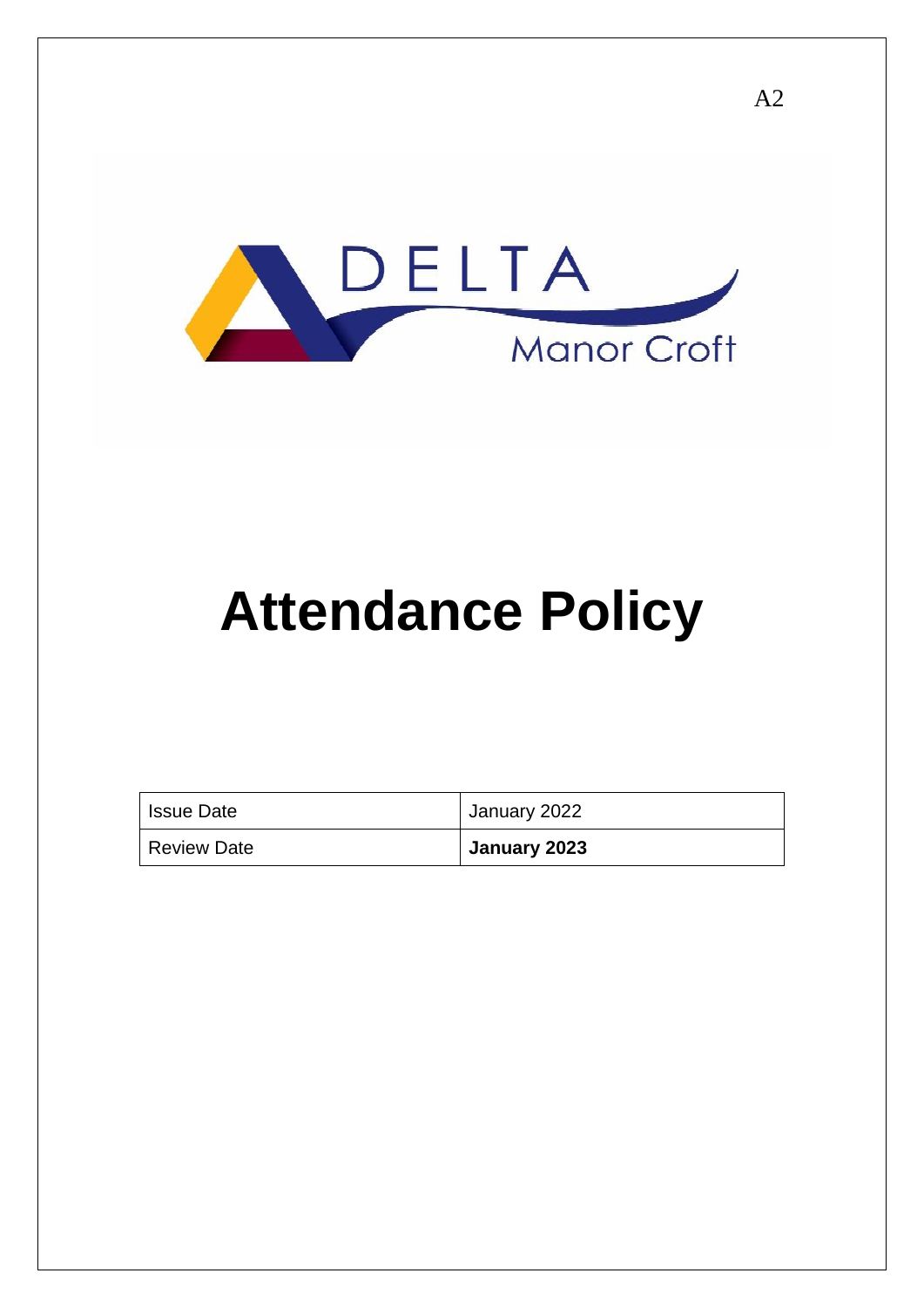

# **CONTENTS**

# **PAGE**

| 1              | <b>MISSION STATEMENT</b>                                   |                                                                    |                 |
|----------------|------------------------------------------------------------|--------------------------------------------------------------------|-----------------|
| $\mathbf{2}$   | <b>ROLES AND RESPONSIBILITIES</b>                          |                                                                    |                 |
| 3              | <b>RATIONAL AND AIMS</b>                                   |                                                                    |                 |
|                | $\overline{\mathbf{4}}$<br><b>LEGISLATION AND GUIDANCE</b> |                                                                    |                 |
| 5              |                                                            | <b>EXPECTATIONS AND PROCEDURES</b>                                 | 6               |
|                | 5.1                                                        | <b>EXPECTATIONS</b>                                                | 6               |
|                | 5.2                                                        | <b>ATTENDANCE REGISTER</b>                                         | $\overline{7}$  |
|                |                                                            | 5.3 LATENESS                                                       | 8               |
|                | 5.4                                                        | <b>MEDICAL AND DENTAL APPOINTMENTS</b>                             | 8               |
|                | 5.5                                                        | UNPLANNED ABSENCE AND SICKNESS                                     | 9               |
|                | 5.6                                                        | <b>RESPONDING TO NON ATTENDANCE</b>                                | 10              |
|                |                                                            | 5.7 FOLLOW UP ABSENCE                                              | 11              |
|                |                                                            | <b>5.8 ATTENFANCE MONITORING</b>                                   | 12 <sub>2</sub> |
|                |                                                            | 5.9 APPROVED EDUCATIONAL ACTIVITIES                                | 12              |
|                |                                                            | 5.10 AUTHORISED AND UNAUTHORISED ABSENCE                           | 13              |
|                |                                                            | 5.11 FAMILY HOLIDAYS/LEAVE OF ABSENCE TERM TIME                    | 14              |
|                |                                                            | <b>5.12 LEGAL SANCTIONS AND PENALTY NOTICES</b>                    | 15              |
|                |                                                            | <b>5.13 REMOVAL FROM ROLL</b>                                      | 16              |
| 6              |                                                            | <b>DATA PROTECTION ACT</b>                                         | 16              |
| $\overline{7}$ |                                                            | <b>ENCOURAGING GOOD ATTENDANCE</b>                                 | 16              |
|                |                                                            | <b>APPENDIX 1 - Attendance Codes</b>                               | 17              |
|                |                                                            | <b>APPENDIX 2 - Grounds of deletion from school roll</b>           | 18              |
|                |                                                            | <b>APPENDIX 3 – Leave of absence not requested</b>                 | 19              |
|                |                                                            | APPENDIX 4 - Leave of absence requested, not authorised            | 20              |
|                |                                                            | APPENDIX 5 - Leave of absence authorised and not returned          | 21              |
|                |                                                            | APPENDIX 6 – Loss of learning chart- PA's                          | 22              |
|                |                                                            | <b>APPENDIX 7 - Prosecution / Penalty Notice - The Legislation</b> | 23              |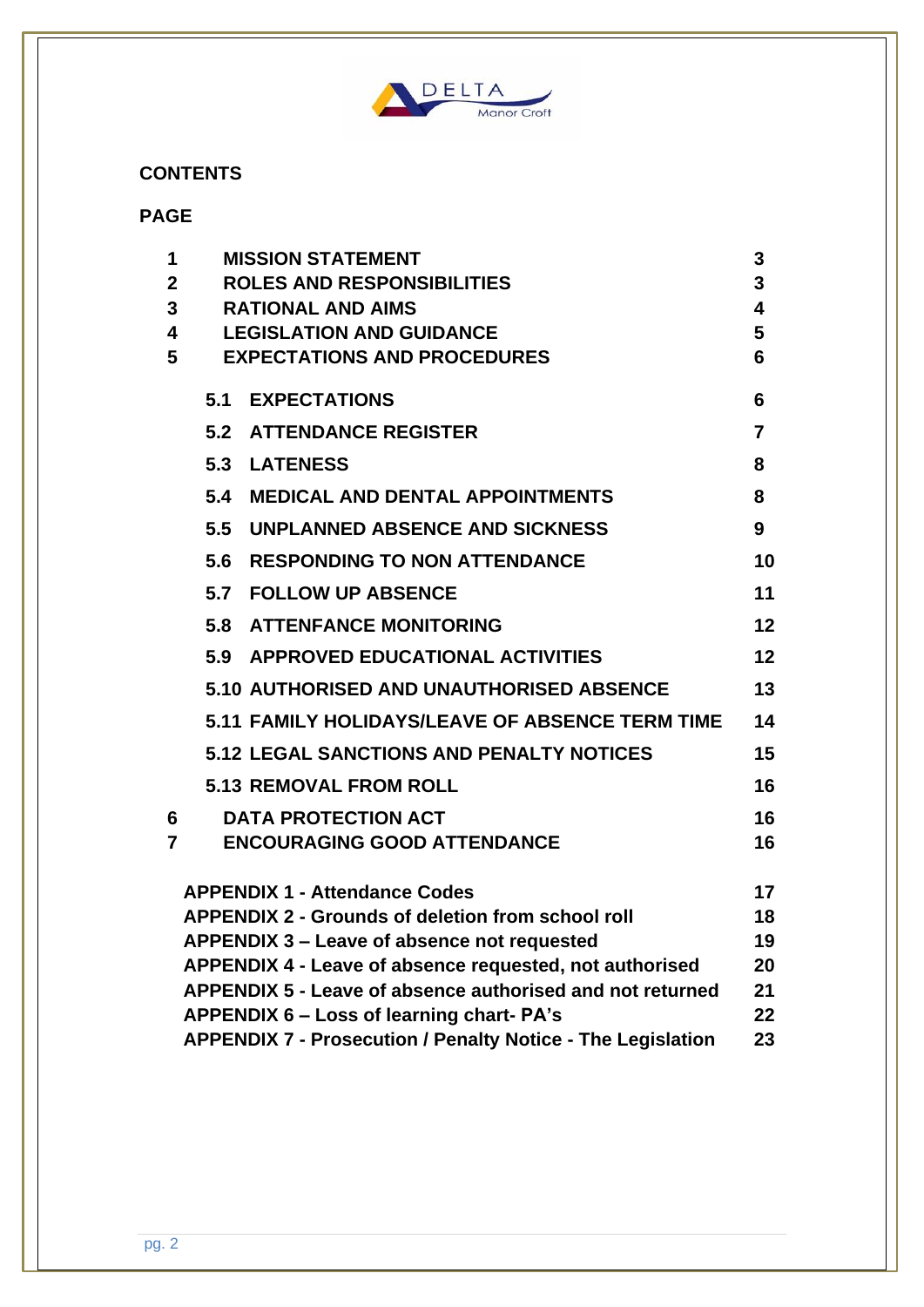

# **1 MISSION STATEMENT**

### *"Together we are stronger."*

Manor Croft Academy is committed to providing a full and efficient education for all students. The Academy believes sincerely that all students benefit from the education it provides and therefore from regular Academy attendance. To this end Manor Croft Academy will do as much as it can to ensure that all students achieve maximum possible attendance and that any problems, which may impede full attendance, are acted upon as quickly as possible.

# **2 ROLES AND RESPONSIBILITIES – KEY STAFF**

### **Senior Leadership Team**

Executive Principal – Mr D Hewitt

Associate Principal – Mr K Nikoumaram Associate Vice-Principal – Mr R Fieldhouse Assistant Principal – Mr T Wallis (Deputy DSL) Assistant Principal – Mrs J Laverick Assistant Principal – Mrs K Wilby Associate Assistant Principal – Miss A Nicoll Associate Assistant Principal – Miss S Dharni Associate Assistant Principal – Mrs M Mohsin

## **Pastoral Team**

Attendance Co-ordinator – Mrs P Ashworth Attendance Officer – Miss K Dolan Consequences Gatekeeper – Mr M Fitzpatrick Inclusion Manager – Mrs S Simpson (Deputy DSL) Bridge Manager – Mrs R Raje PLC Manager – Mr C Kerry Learning Manager Year 7 – Mrs T Selves (Deputy DSL) Learning Manager Year 8 – Mr S Waddington Learning Manager Year 9 – Mrs C Firth Learning Manager Year 10 – Mrs J East Learning Manager Year 11 & DSL – Mrs S Frizzel

All staff at Manor Croft Academy are responsible for maintaining and promoting good attendance in accordance with this attendance policy.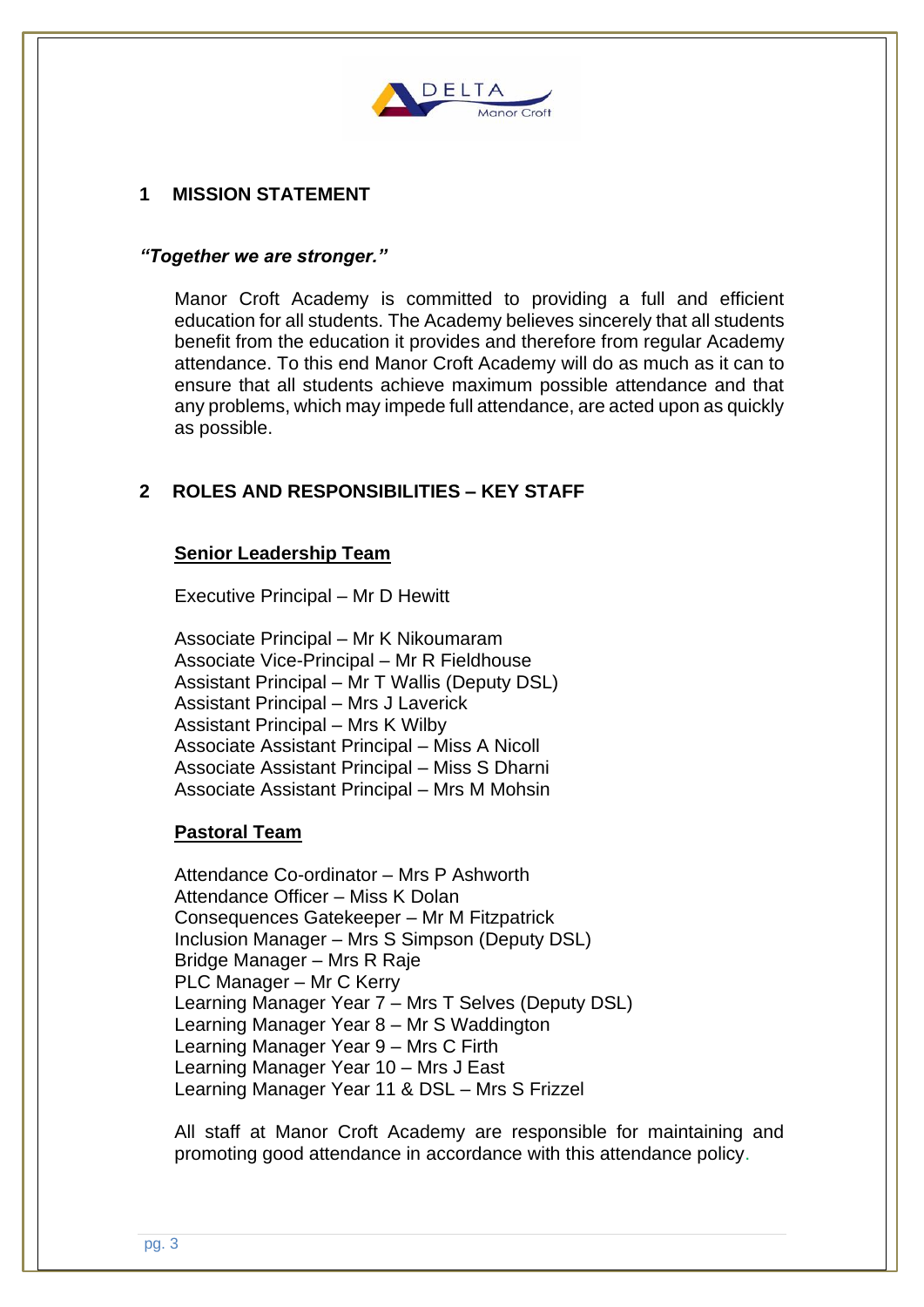

## **3 RATIONAL AND AIMS**

At Manor Croft, we believe regular school attendance is a vital component in securing educational success. Not only does regular school attendance allow students to actively participate in the broad, balanced, creative and appropriately challenging curriculum provided, but also it is vital in helping all students to make the very best use of their individual talents and abilities.

Our academy aims to meet its obligations with regards to school attendance by:

- Promoting good attendance and reducing absence, including persistent absence.
- Ensuring every student has access to full time education to which they are entitled
- Acting early to address patterns of absence.

We will also support parents to perform their legal duty to ensure their children, of compulsory school age, attend regularly and will promote and support punctuality in attending lessons.

We are committed to working with students, from all Key Stages and their families to identify the reasons for unsatisfactory attendance and try to resolve any difficulties. We work closely with *Kirklees Education, Safeguarding & Attendance and Pupil Support Service* in our efforts to ensure good school attendance for all students.

### **National average across the UK is currently 94.5%\*. Our target for all students here at Manor Croft is 97% attendance across the whole academy.**

Local authorities and all schools have legal powers to use parenting contracts, parenting orders and penalty notices to address poor attendance and behaviour in school. In addition to using these powers, local authorities and schools can develop other practices to improve attendance.

\*The COVID-19 pandemic has had a significant impact on attendance across the country and an adjusted national average is expected to be released.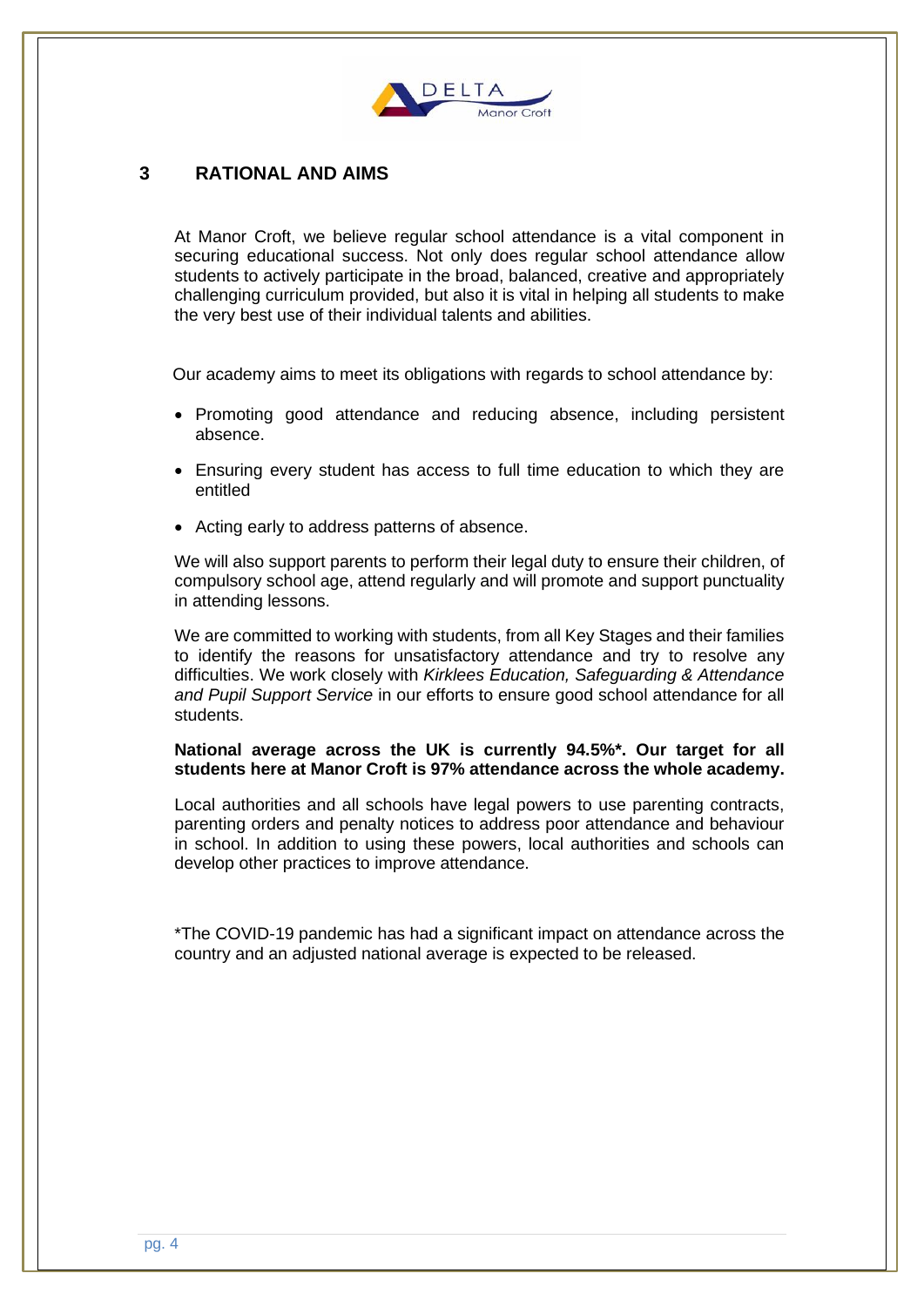

# **4 LEGISLATION AND GUIDANCE**

This policy meets the requirements of the school attendance guidance for the Department for Education (DfE), and refers to the DfE's statutory guidance on school attendance parental responsibility measures. These documents are drawn from the following legislation setting out the legal powers and duties that govern school attendance:

- The Education Act 1996
- The Education Act 2002
- The Education Act and Inspections Act 2006
- The Education (Student Registration) (England) Regulations 2006
- The Education (Student Registration) (England) (Amendment) Regulations 2010
- The Education (Student Registration) (England) (Amendment) Regulations 2011
- The Education (Student Registration) (England) (Amendment) Regulations 2013
- The Education (Student Registration) (England) (Amendment) Regulations 2016
- The Education (Penalty Notices) (England) (Amendment) Regulations 2013
- The Education (Parenting Contracts and Parenting Orders (England) Regulations 2007.
- Magistrates ' Courts (Parenting Orders) (Amendment) Rules 2007
- The Education and Skills Act 2008

This policy also refers to the DfE's guidance on the school census, which explains the persistent absence thresh hold.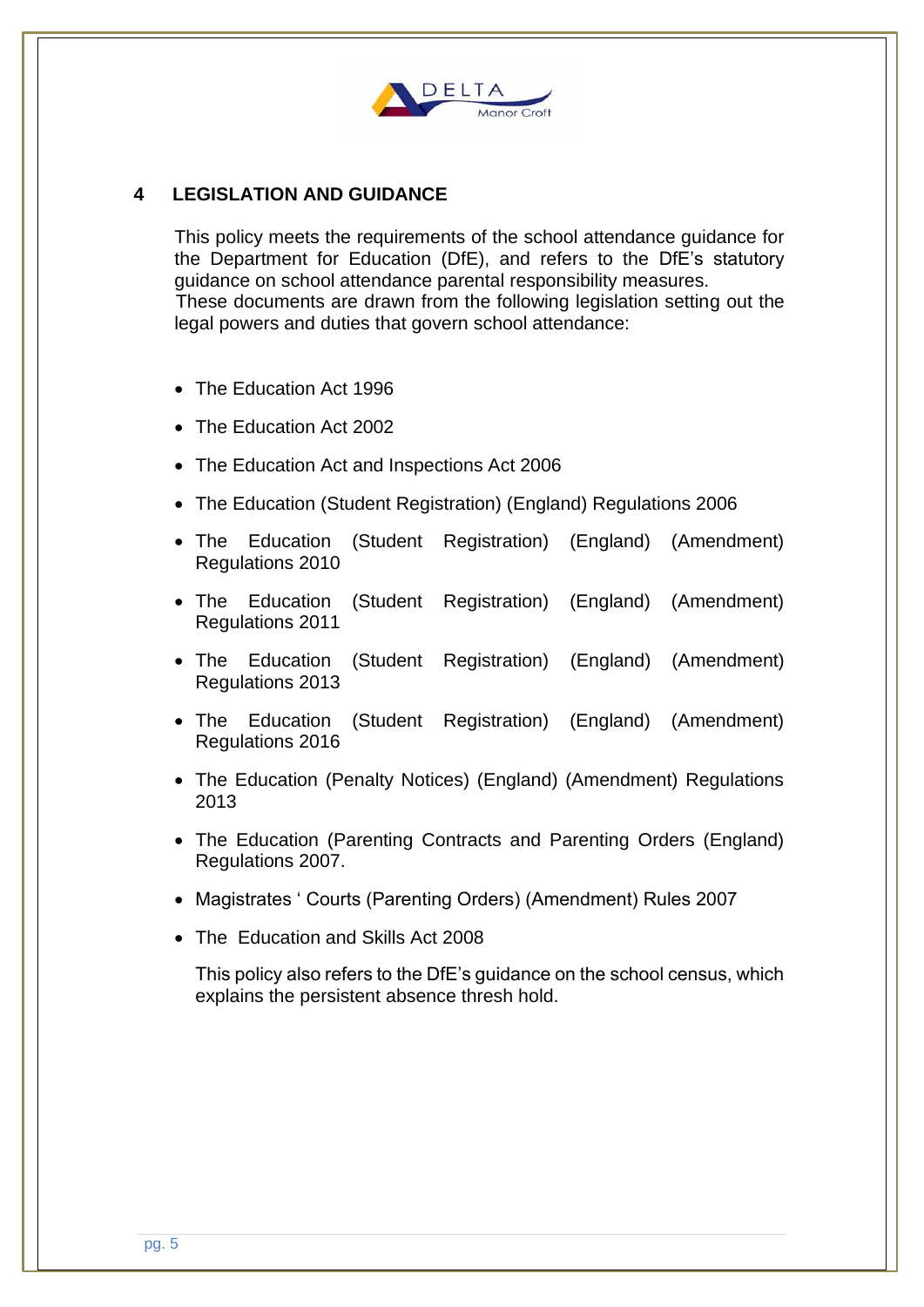

# **5 EXPECTATIONS AND ACADEMY PROCEDURES**

## **5.1 EXPECTATIONS**

### **We expect the following from all our students:**

- That they attend Manor Croft Academy regularly in full Delta Uniform.
- That they will arrive on time and be appropriately prepared for the day. School starts at 8.25am and students will go straight to P1 for AM registration.
- That pupils will arrive on time to all lessons.

### **We expect the following from parents: (See Appendix A)**

- To ensure their children attend Manor Croft Academy regularly, punctually and in full Delta uniform.
- To ensure that no learning is lost through taking holidays in term time.
- To ensure that they contact Manor Croft Academy as soon as reasonably practicable whenever their child is unable to attend **(see 5.5- Unplanned Absence)**
- To ensure that their children arrive at Manor Croft Academy well prepared for the day and to check that they have done their homework.
- To contact Manor Croft Academy in confidence whenever any problem occurs that affects the student's performance in the Academy.

### **Parents and students can expect the following from Manor Croft Academy:**

- Regular, efficient and accurate recording of attendance.
- Early contact with parents when a student fails to attend Manor Croft Academy without providing good reason. Early contact may include phone calls, home visits or parental meetings.
- Immediate and confidential action on any problem notified to us and interventions put in place to help improve pupil's attendance.
- We will reward good attendance.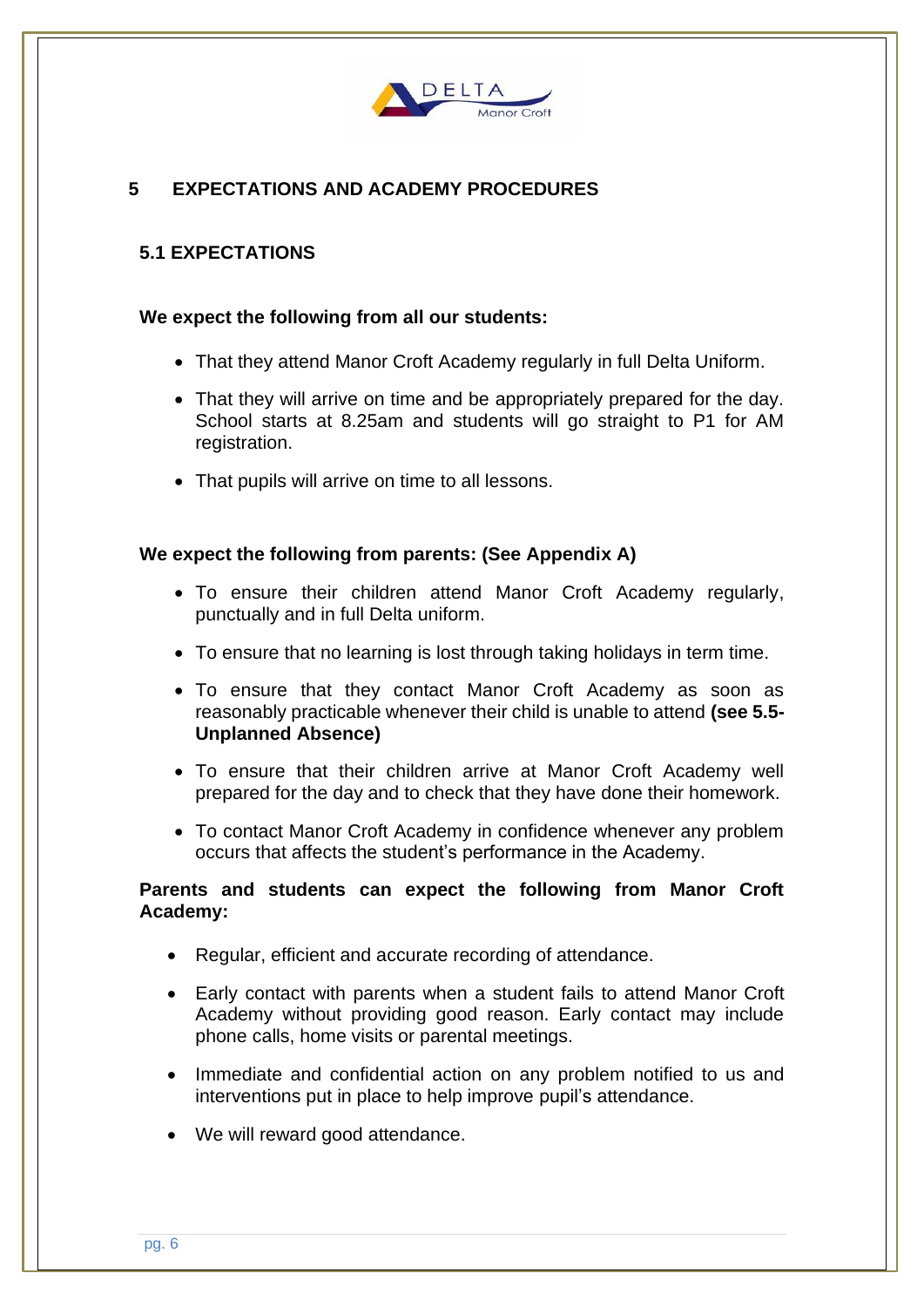

# **5.2 ATTENDANCE REGISTER**

By law, all schools (except those where all students are boarders) are required to keep and attendance register and all students must be placed on this register.

 The attendance register will be taken at the start of **period 1 (8:25am)** and the start of **period 4 a/b (12:00/12:30)** due to split lunch times. Additional registers will also be taken at the start of each lesson during the day. Registers will mark whether every student is:

- Present
- Not in lesson, but working elsewhere in the academy
- Attending an approved off site educational activity
- Absent

 **See appendix 1** for the DfE attendance codes and additional codes used internally.

 The academy building opens for year 11 students attending intervention sessions or for students eligible for or breakfast club at **07:30am** and **8:00am** for all other students on school days. Students are expected to arrive on time via the Student Reception in full Delta uniform appropriately prepared for the day. **School starts at 08:25am and students will go to Period 1**.

 The register for (AM) will be taken at **08:25am** and kept open for a short period after.

 The register for (PM) will be taken at **12:00pm &12:30** due to split lunches and again kept open for a short period of time after.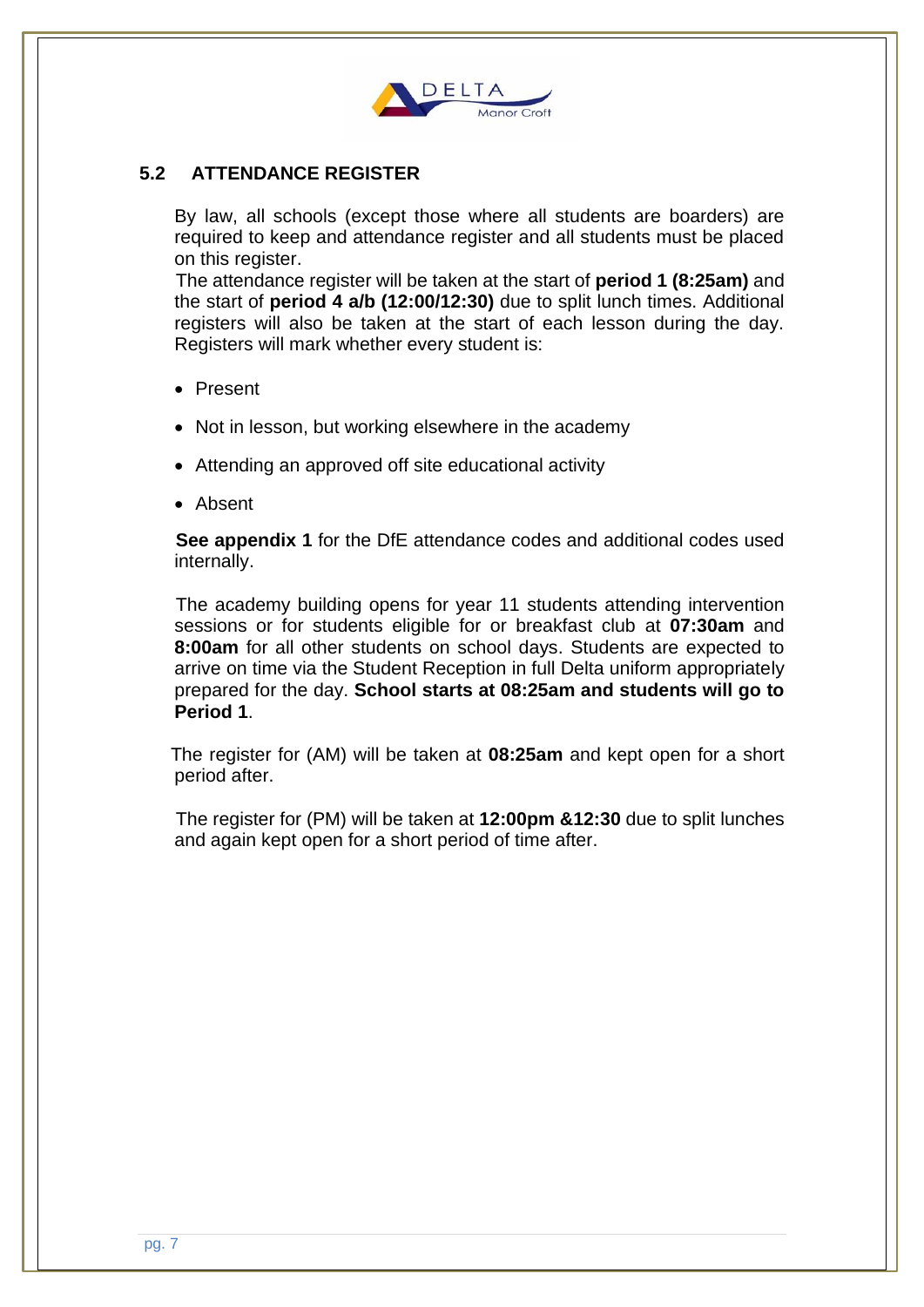

# **5.3 LATENESS**

 Manor Croft Academy actively promotes good punctuality. Students who are persistently late or arrive without reasonable explanation are challenged. If a student is going to be late for school, then a parent must contact the school reception as soon as possible advising the reason why and what time they will be arriving.

 Any students arriving late after 08:25am but before 9:00am must report to the student reception, after 9:00am all late comers must arrive via the main academy reception, accessed via Old Bank Road.

 **Arriving after 08:25 without good cause or contact from a parent/ carer will result in a C4 DETENTION after school on the following evening. A student who arrives late will be marked using the appropriate attendance code – See APPENDIX 1**

 Pastoral teams carefully monitor punctuality and parents will be contacted if there are persistent punctuality issues, or if they become aware of any patterns of poor punctuality.

# **5.4 MEDICAL AND DENTAL APPOINTMENTS**

 Parents are encouraged to make all medical and dental appointments out of school hours, but in cases where this is not possible, the school needs to be notified in advance and the student should be out of school for the minimum time necessary. Where possible an appointment card should be provided.

 On rare occasions when a medical appointment during the school day is unavoidable, the absence will be counted as an authorised absence following proof of the appointment.

 Prior to the absence, parents should notify the academy reception by either telephone or text via School Comms.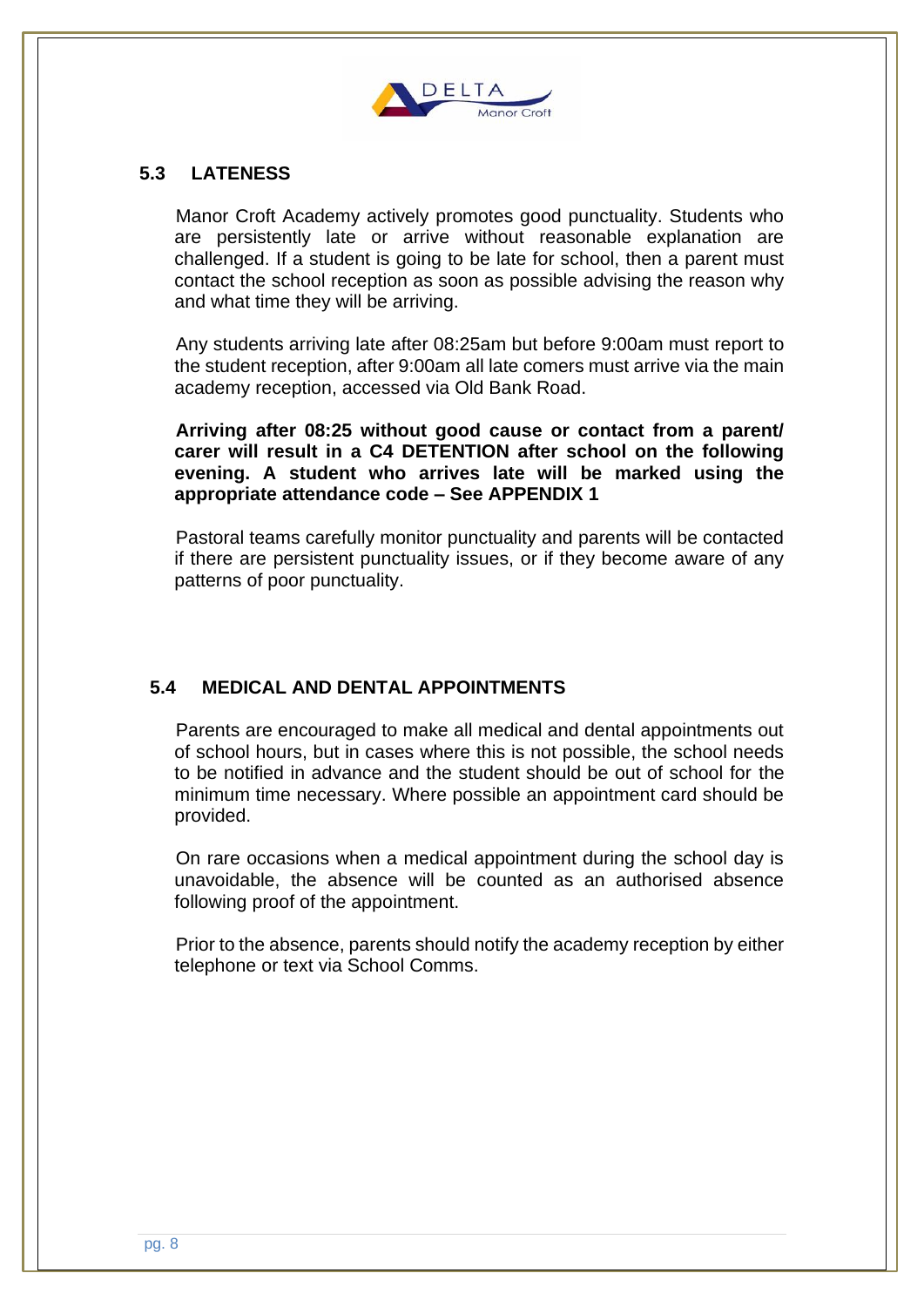

# **5.5 UNPLANNED ABSENCE / SICKNESS**

Parents must notify the academy on the first day **and** each day of unplanned absences by 8:25 or as soon as practically possible.

When parents are unsure if their son/daughter is well enough to attend school, they are advised to send him/her in and contact the academy reception. Qualified first aiders are available, who can monitor such students and who will contact parents to arrange sending the student home if required.

The procedure for reporting that a student is not attending school is as follows:

- A parent (or other listed contact) should contact school via telephone **01924 325230** or text on School Comms as soon as possible, preferably prior to 8:25am,
- The message should include the following information :
	- **1.** The full name and form group of the student
	- **2.** Detailed reason for absence
	- **3.** Expected return date

This process should be repeated for **every subsequent day** of school absence unless an official medical note from a GP is received.

Absence due to illness will be authorised, unless the academy has a genuine concern about the authenticity of the illness.

If the authenticity of the illness is in doubt, the academy will ask parents to provide medical evidence, such as a Dr's note, prescription, appointment card or other appropriate form of evidence. Medical evidence will not be asked for unnecessarily.

If the academy is not satisfied about the authenticity of the illness, parents will be notified of the decision to record the absence as unauthorised.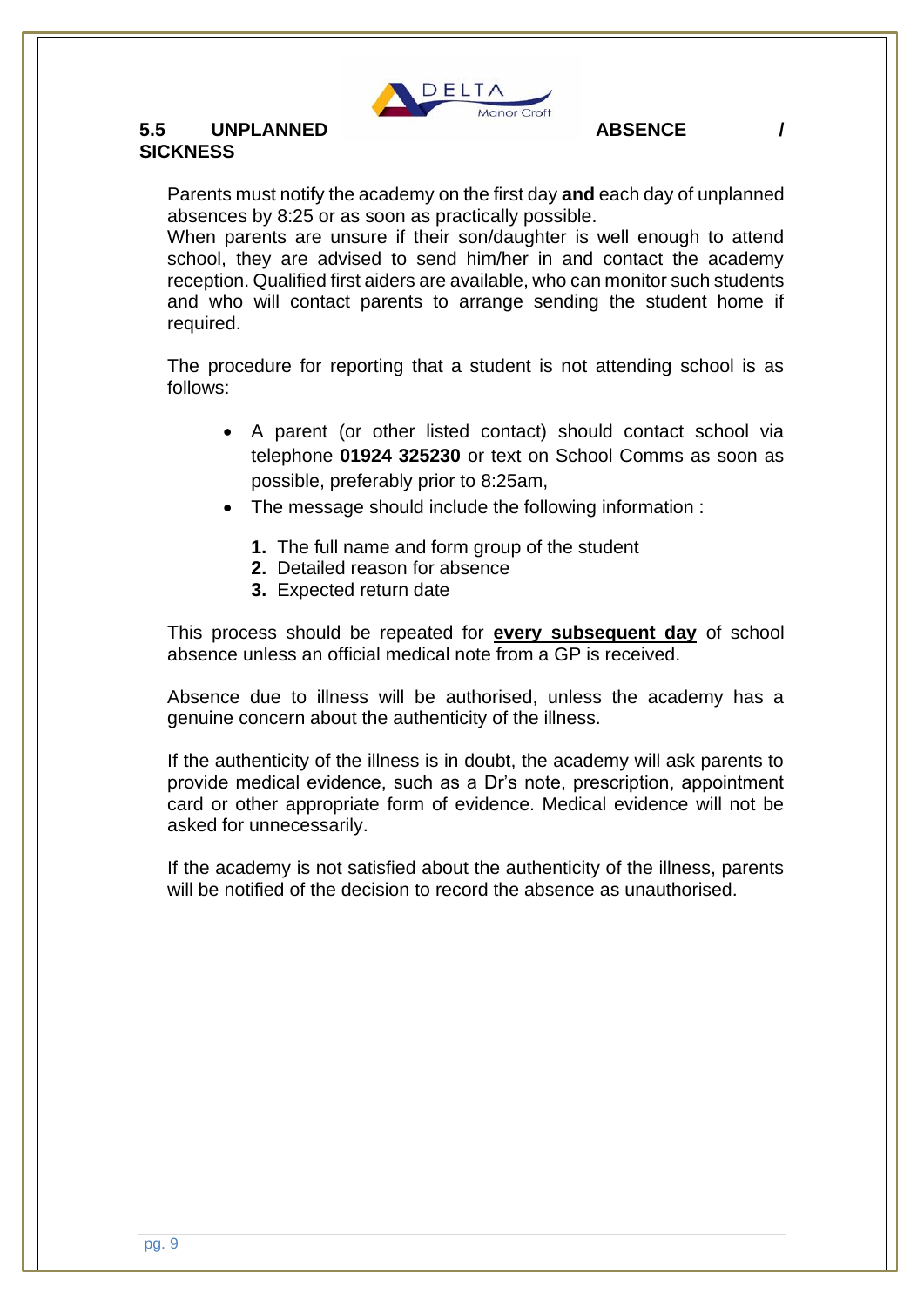

# **5.6 RESPONDING TO NON-ATTENDANCE**

Manor Croft Academy Procedures for responding to non- attendance



## **Procedure for Responding to Repeated Patterns of Non-Attendance**

At Manor Croft Academy, we recognise that there is a proven link between attendance and attainment.

If a student had patterns of absence, which causes concern (for example repeatedly missing certain days or having sporadic illnesses), repeated or prolonged unauthorised absence, or if attendance data is matching other sources of information such as increased behavioural issues or a lack of progress, they will be highlighted and referred to the Attendance Team. This team, together with the Assistant Principal and Pastoral Team, will then decide on the best course of action.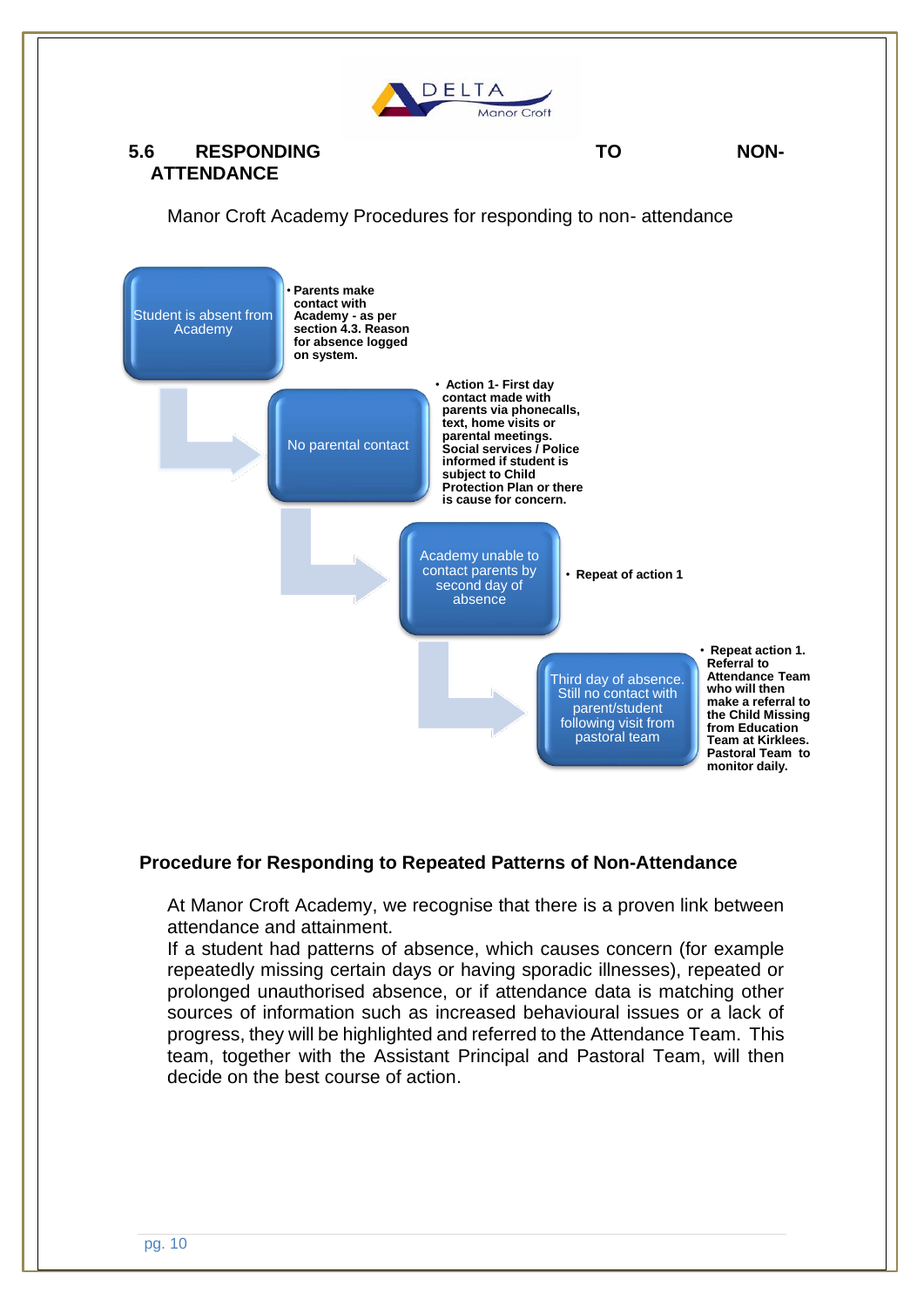

# **5.7 FOLLOW UP ABSENCE**

It is expected that parents will seek approval for student absence, when it is known in advance, or by following the procedure for reporting unplanned absence **(see 5.5).** If the reason for absence has not been reported, the Attendance Team along with the pastoral team will follow it up so that a reason can be established **(see 5.6)**. This is important for the following reasons:

- To ensure the necessary safeguarding is taken if required.
- To identify whether the absence is approved or not.
- To identify the correct attendance code is used.

The procedure for following up an absence as per section 4.4 is as follows:

- Once registers & late arrivals have been checked, a telephone call will be made by a member of the pastoral team to ascertain the reason for absence. *There may be times an SMS is sent instead of making a call.*
- If school are unable to make contact with parents a voicemail will be left and a SMS message will be sent, requiring an immediate response to explain the absence.
- In cases where parents receive a SMS relating to their child's absence after they have already reported an absence, it is advisable that they call school, as there have been times when messages left on our absence line are inaudible / delays in receiving SMS via School Comms System.

If a reason for absence has not been provided after the above, the flow chart in **section 5.6** will take place by the pastoral team.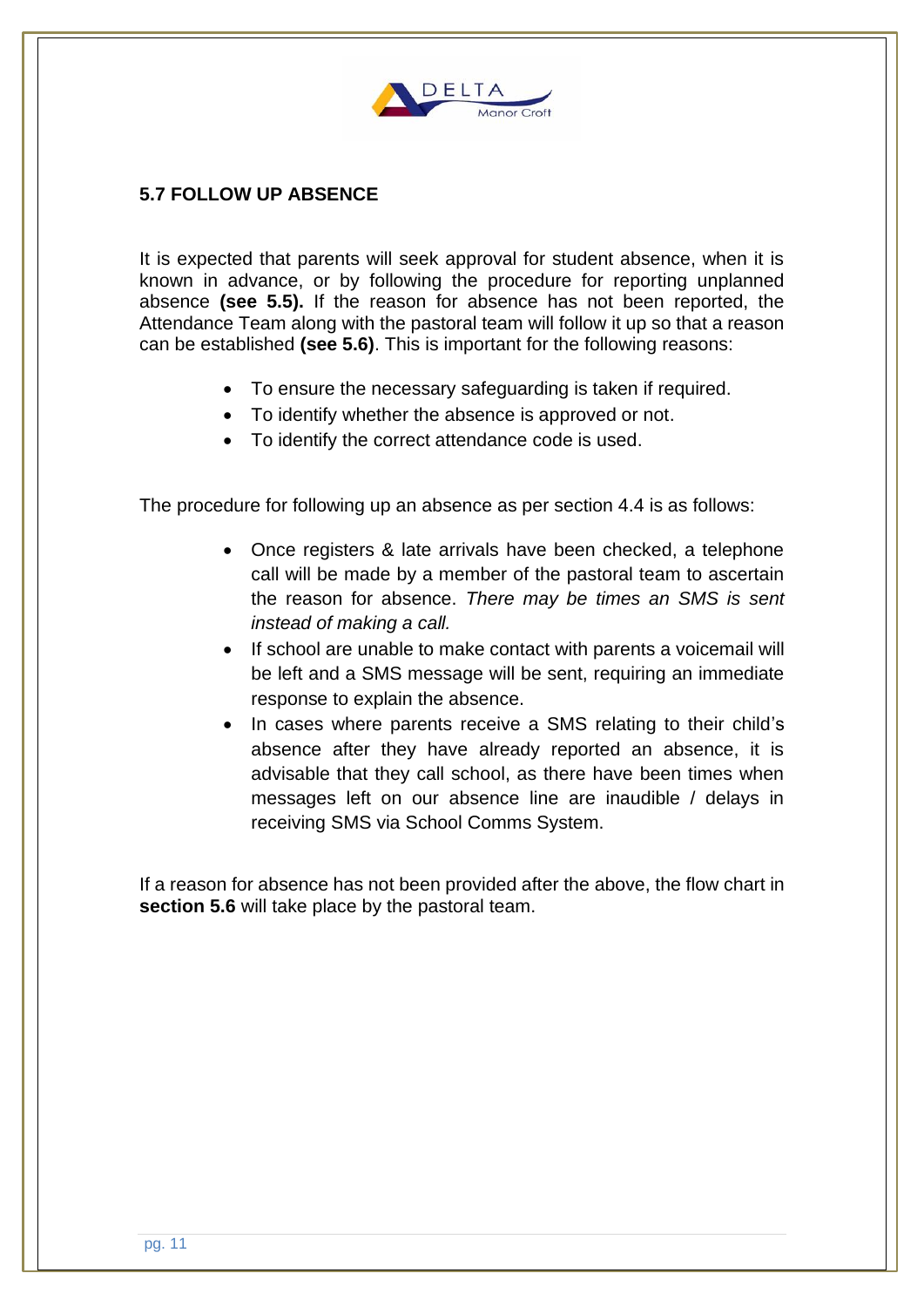

# **5.8 ATTENDANCE MONITORING**

The Attendance Team along with the Learning Manager attached to each year group monitor student absence on a daily basis and support is put in place for students and families where attendance does not match expectation.

**Sections 5.2 through to 5.7** give detail about how attendance is monitored for all students and what action is taken when attendance becomes a concern. At Manor Croft Academy, we are aware that there are sometimes complex reasons for absences and that action and support may need to be tailored to the needs of the student and the family.

Early indication of any attendance issues are made through weekly Pastoral meetings with Learning Managers, Attendance Team, Safeguarding and SLT. This allows staff to decide, what action is the best approach for monitoring and supporting each child.

## **5.9 APPROVED EDUCATIONAL ACTIVITIES**

**STUDENTS WHO ARE ABSENT BUT TAKING PART IN AN APPROVED EDUCATIONAL ACTIVITY SHOULD BE MARKED IN THE USUAL WAY BUT ARE COUNTED AS PRESENT FOR CALCULATING DATA FOR THE DfE ABSENCE RETURN. TO AVOID CONFUSION IN EMERGENCY SITUATIONS, STUDENTS WHO ARE OFF SITE SHOULD NOT BE MARKED AS PRESENT. THE FOLLOWING ACTIVITIES FALL WITHIN THIS CATEGORY:**

- Field trips and educational visits, both in this country and overseas.
- Interviews with prospective employers and for a place at a higher or further educational establishment (Year 11 only).
- Link courses where students attend a FE college for part of the time.
- Students receiving approved education off site, e.g. those receiving specialist support or those in receipt of home tuition but remaining on the roll of the Academy.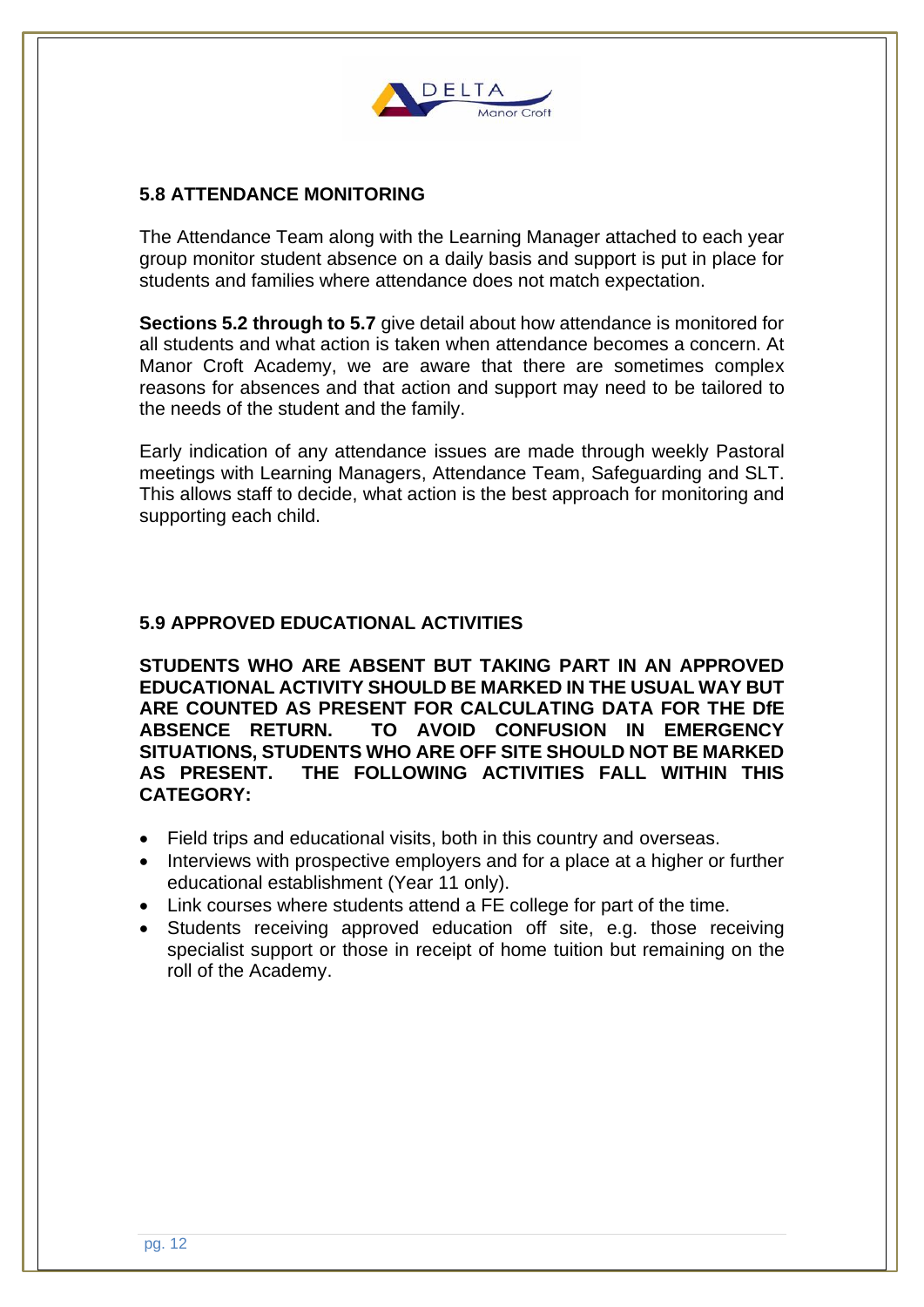

# **5.10 AUTHORISED AND UNAUTHORISED ABSENCE**

**5.10a Authorised absence** is where Manor Croft Academy has either given approval in advance for a student to be away or has accepted an explanation offered afterwards as a satisfactory reason for absence.

All other absence must be regarded as **unauthorised,** with the Principal making the final decision.

The following may be reasons for authorising absences:

- Illness.
- Family bereavements.
- Specific medical and dental appointments where proof is available.
- Days of religious observance.
- Fixed term exclusion.
- Permanent exclusion until removed from roll or re-instated.

### **5.10b Absences will not be authorised under the following circumstances:**

- Shopping trips and birthdays.
- Holidays in term time (Leave of absence) where the permission of Manor Croft Academy has not been given.
- Minding the house or looking after siblings.
- Staying at home for translation purposes.
- Lateness if registration is missed without explanation. The close of register is 10:15am. After this time, the code will be 'U' for Unauthorised absence (Late after close of register).
- Medical appointments that cannot be verified.
- No reason given.
- Where staff have cause to believe that the note is not genuine or not valid.
- Year 11 students who 'leave' before the official date.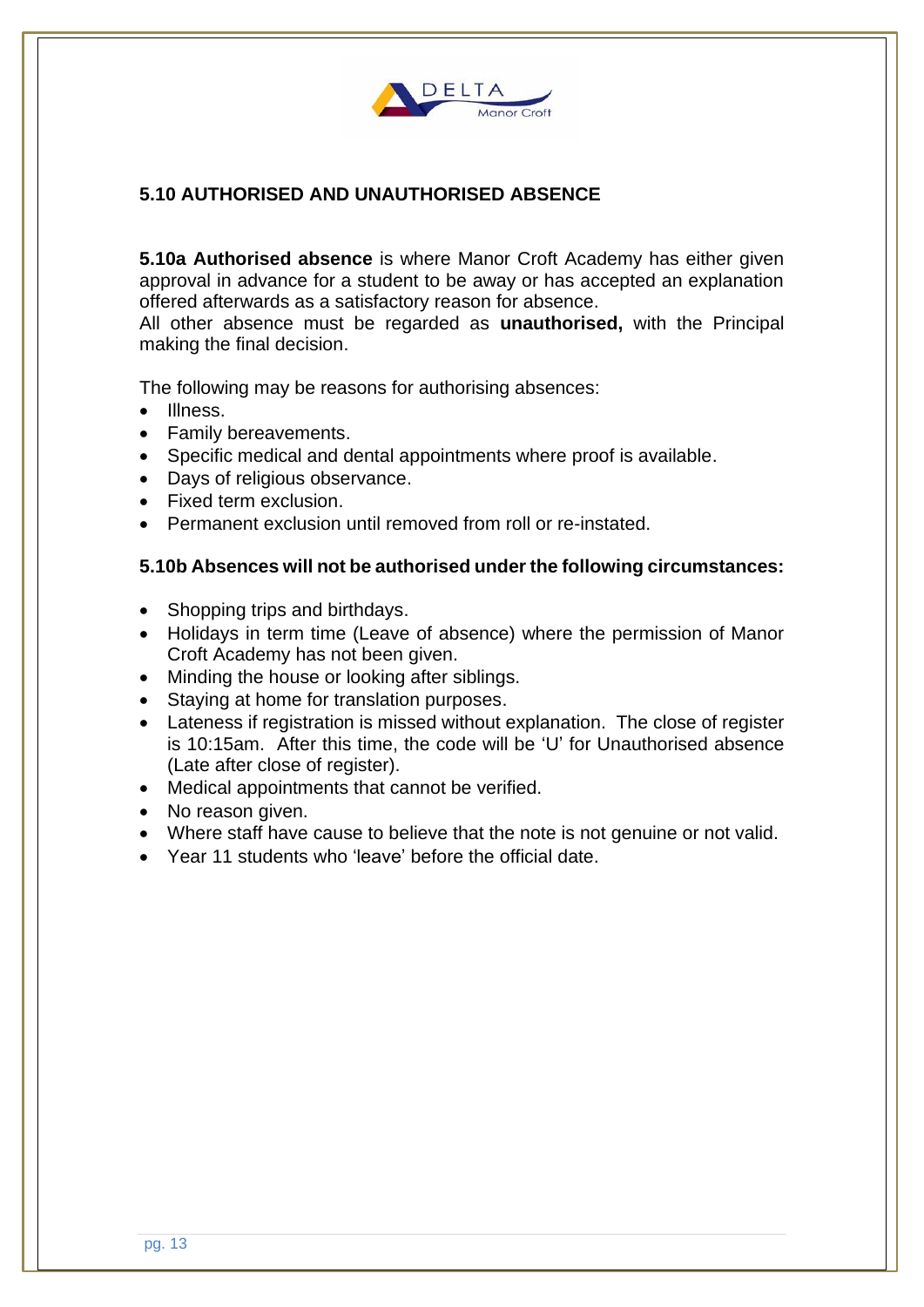

# **5.11 FAMILY HOLIDAYS / LEAVE OF ABSENCE TERM TIME**

The government strongly urges parents/carers to avoid taking their children out of school for family holidays, as this will disrupt their education.

Whilst we understand the difficulties, parents/carers may have organising holidays and the benefits to be had from cheaper term time holidays, this type of absence is detrimental to a child's education and together with our partner schools in the trust, Manor Croft **does not** authorise holidays in term time.

There is a common misconception that any child is allowed to take 10 days holiday per year. This is not true. The Principal has the discretion to allow term time leave only where there are exceptional circumstances.

Request for term time absence must be made in the appropriate form, available from the reception or from the school website, and returning this as soon as possible to the Academy, prior to making any firm travel plans.

All requests will be considered on an individual basis.

The Government states that parents can be fined for taking their child on holiday during term time without consent of the school. Consequently, the academy has a duty to inform the Local Authorities of unauthorised absences relating to requests for leave of absence. In such instances, the Local Authority may issue a penalty notice. The penalty notice is £60 (per parent for each child) if paid within 21 days of receipt rising to £120 (per parent for each child) if paid after 21 days but within 28 days. Parents may be prosecuted if the 28 days payment has expired and full payment has not been made.

If two penalty notices have been issued to you on two separate occasions for term time holidays whilst on roll at the academy, another unauthorised holiday could lead to fast track legal proceedings at the Magistrates. If convicted, you could be fined up to £1000 and you will receive a criminal record. **(See section 5.12)**

Please note – A student may also be removed from the school roll when a period of absence has not been authorised and is still taken, or when an absence exceeds the authorised time scale- **See APPENDIX 3, 4, 5**

Manor Croft term dates are printed in students' planners and on the school website, parents are asked to check these and confirm with the academy prior to booking holidays.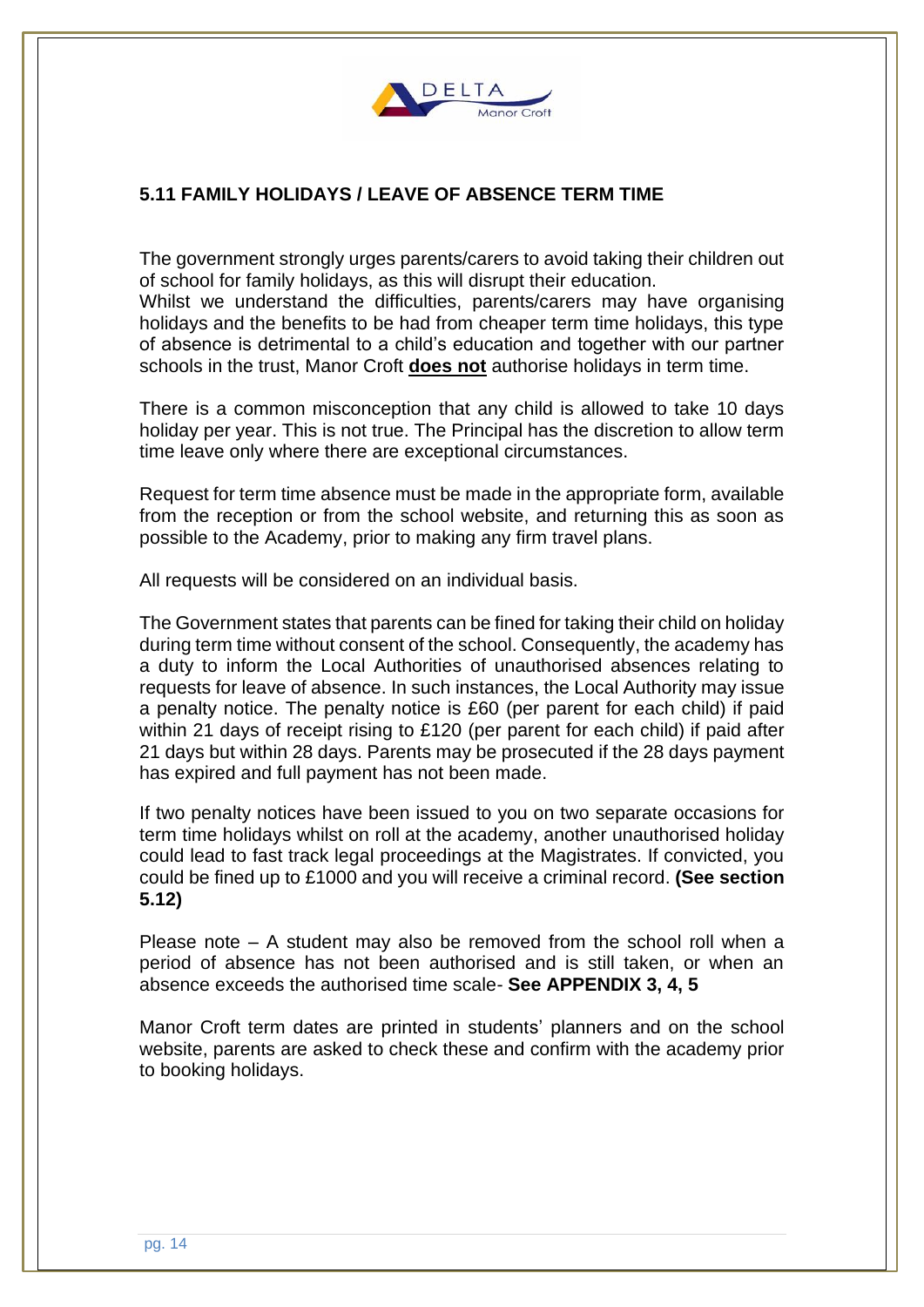

# **5.12 LEGAL SANCTIONS - PENALTY NOTICES AND PROSECUTIONS**

In instances of low attendance, the academy may issue parents/ carers with a written warning to secure the regular attendance of their child. Should there be no significant improvement; the academy may then request that the Local Authority issue parents/ carers with a penalty notice or prosecution

The penalty notice is £60 (per parent for each child) if paid within 21 days of receipt rising to £120 (per parent for each child) if paid after 21 days but within 28 days. Parents may be prosecuted if the 28-day payment period has expired and full payment has not been made.

The decision on whether or not to issue a penalty notice / prosecution ultimately rests with the Principal following the local authority's code of conduct for issuing penalty notice / prosecution**. (See Appendix 7)**

This may take into account:

- A number of unauthorised absences occurring within a rolling academic year.
- One off instances of irregular attendance, such as holidays taken in term time without permission, or when a term time holiday exceeds the agreed length.
- Where an excluded student is found in a public place during school hours without justifiable reason.
- The number of overall holidays within years 7-11 **( See section 5.11).**

Manor Croft is committed to working with parents / carers as the best way to ensure as high a level of attendance as possible and avoiding formal legal action where possible.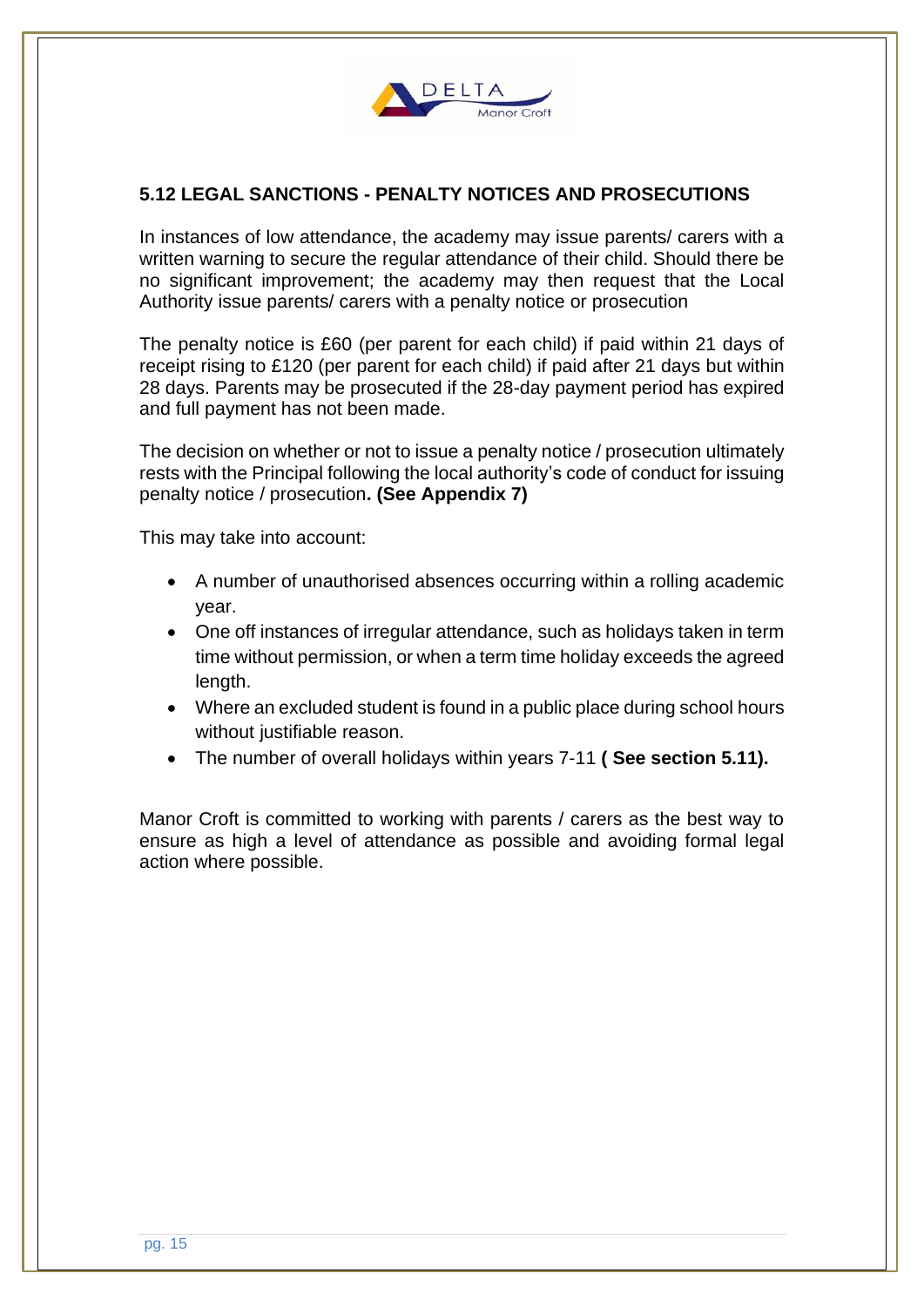

# **5.13 REMOVAL FROM MANOR CROFT ACADEMY'S ROLL**

There are strict guidelines on the circumstances under which a student may be removed from Manor Croft Academy's Roll. These are detailed in Pupil Registration Regulations 2006. **Removal from Manor Croft Academy's Roll under circumstances other than those detailed in Appendix 2 is illegal.**

## **6 DATA PROTECTION ACT**

The Data Protection Act places obligations on all agencies that process, store and share information on any individual. It is important to have full regard to the requirements of the Act. Each has a Data Protection notification which details the circumstances under which data is managed. Nothing in the legislation prevents us sharing information with the police or social services where it is believed that a child or young person under the age of 18 is at risk of harm or is in need of safeguarding.

## **7 ENCOURAGING GOOD ATTENDANCE**

At Manor Croft Academy, good attendance is promoted at every opportunity. Form tutors give attendance a high profile, and spend time during form time reviewing attendance.

The Pastoral teams regularly review attendance and work closely with the *Kirklees Education, Safeguarding & Attendance and Pupil Support Service* to Support students and families where necessary.

Every effort is made to identify attendance as early as possible and to work together with students and families to support improvements to attendance.

Rewarding good attendance is also part of our strategy in promoting good attendance. Throughout the school year there are a number of rewards both individual and form related based around attendance.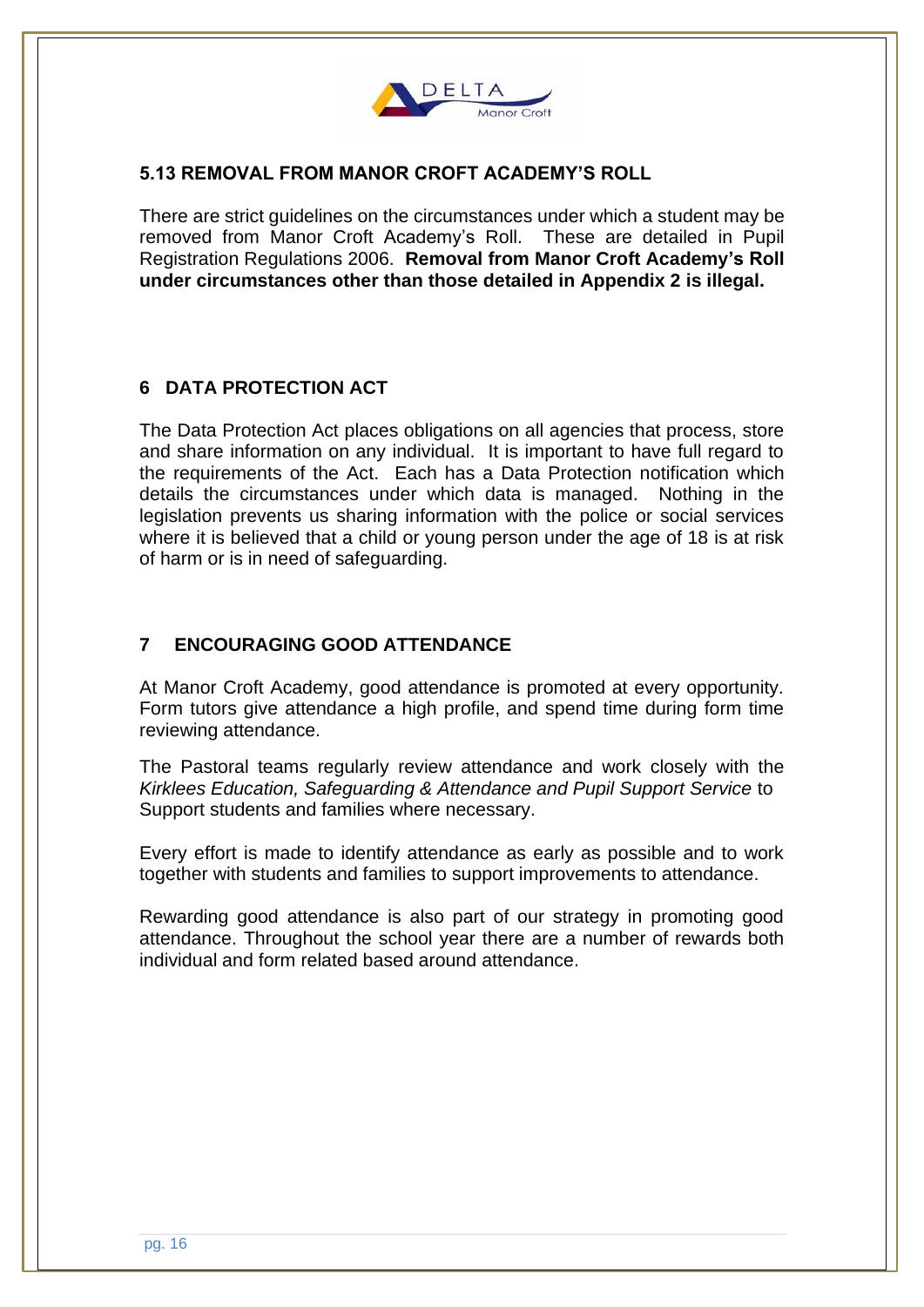

# **APPENDIX 1: Attendance codes**

| Mark           | Type                        | Description                                                           |  |
|----------------|-----------------------------|-----------------------------------------------------------------------|--|
|                | Present                     | Present (AM)                                                          |  |
|                | Present                     | Present (PM)                                                          |  |
| B              | <b>Educational Activity</b> | Educated off side (not Dual reg)                                      |  |
| C              | <b>Authorised Absent</b>    | Other authorised circumstances                                        |  |
| D              | Cancelled                   | Dual registration (attending other establishment)                     |  |
| E              | <b>Authorised Absent</b>    | Excluded (no alternative provision made)                              |  |
| G              | Unauthorised Absent         | Family Holiday (not authorised)                                       |  |
| H              | <b>Authorised Absent</b>    | Family Holiday (authorised)                                           |  |
|                | <b>Authorised Absent</b>    | <b>Illness</b>                                                        |  |
| J              | <b>Educational Activity</b> | <b>Interview</b>                                                      |  |
|                | Present                     | Late (before register closed)                                         |  |
| М              | <b>Authorised Absent</b>    | Medical/ Dental Appointment                                           |  |
| N              | <b>Unauthorised Absent</b>  | No reason yet provided for absence                                    |  |
| O              | <b>Unauthorised Absent</b>  | Unauthorised absence (not covered by any other code)                  |  |
| P              | <b>Educational Activity</b> | Approved sporting activity                                            |  |
| R              | <b>Authorised Absent</b>    | Regilious Observance                                                  |  |
| S              | <b>Authorised Absent</b>    | <b>Study Leave</b>                                                    |  |
| т              | <b>Authorised Absent</b>    | <b>Traveller Absence</b>                                              |  |
| U              | Unauthorised Absent         | Late (after register closed)                                          |  |
| $\vee$         | <b>Educational Activity</b> | Educational visit / trip                                              |  |
| W              | <b>Educational Activity</b> | <b>Work Experience</b>                                                |  |
| X              | Cancelled                   | Non- Compulsory school age absence                                    |  |
| $\blacksquare$ | Cancelled                   | All should attend age absence                                         |  |
| #              | Cancelled                   | Planned whole/partial school closure - not counted in possible absece |  |
| Z              | Cancelled                   | Pupil not on roll yet                                                 |  |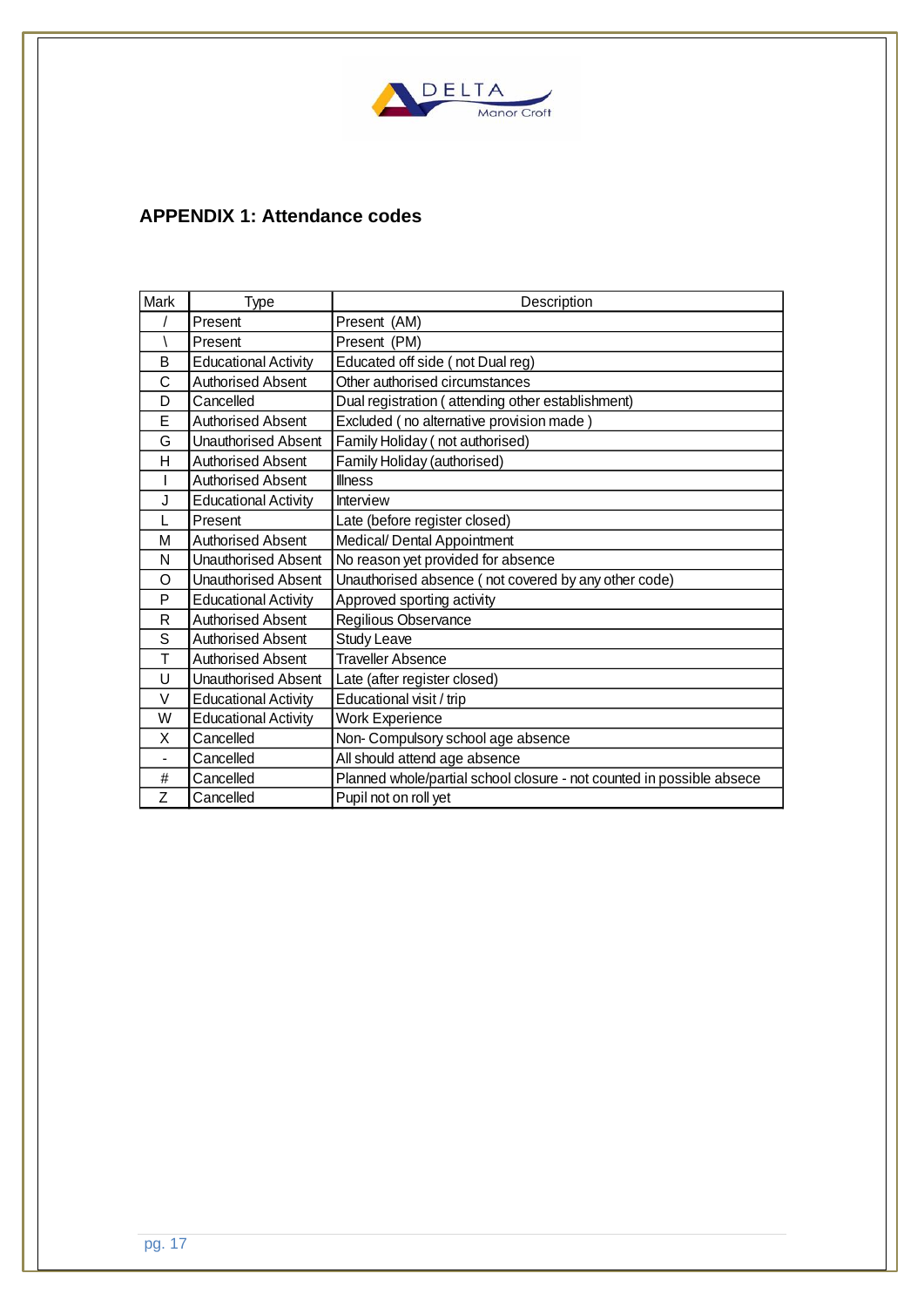

**APPENDIX 2: Grounds for deleting a pupil of compulsory school age from the school admission register set out in the Education (Pupil Registration) (England) Regulations 2006, as amended**

| 1  | 8(1) (a) - where the pupil is registered at the school in accordance with the requirements of a school attendance order, that another school                                                               |  |  |
|----|------------------------------------------------------------------------------------------------------------------------------------------------------------------------------------------------------------|--|--|
|    | is substituted by the local authority for that named in the order or the order is revoked by the local authority on the ground that arrangements                                                           |  |  |
|    | have been made for the child to receive efficient full-time education suitable to his age, ability and aptitude otherwise than at school.                                                                  |  |  |
|    | School attendance order has named a different school or family decide to EHE whilst subject to a SAO                                                                                                       |  |  |
| 2  | 8(1) (b) - except where it has been agreed by the proprietor that the pupil should be registered at more than one school, in a case not falling                                                            |  |  |
|    | within sub-paragraph (a) or regulation 9, that he has been registered as a pupil at another school.                                                                                                        |  |  |
|    | Moved to another school                                                                                                                                                                                    |  |  |
| з  | 8(1) (c) - where a pupil is registered at more than one school, and in a case not falling within sub-paragraph (i) or (m) or regulation 9, that he                                                         |  |  |
|    | has ceased to attend the school and the proprietor of any other school at which he is registered has given consent to the deletion.                                                                        |  |  |
|    | Where a child is dual registered and becomes single registered I.E Managed transfer                                                                                                                        |  |  |
| 4  | 8(1) (d) - in a case not falling within sub-paragraph (a) of this paragraph, that he has ceased to attend the school and the proprietor has                                                                |  |  |
|    | received written notification from the parent that the pupil is receiving education otherwise than at school.<br><b>Parents decide to EHE</b>                                                              |  |  |
| 5  | 8(1) (e) - except in the case of a boarder, that he has ceased to attend the school and no longer ordinarily resides at a place which is a                                                                 |  |  |
|    | reasonable distance from the school at which he is registered.                                                                                                                                             |  |  |
|    | Moved a significant distance away from the school on roll at                                                                                                                                               |  |  |
| 6  | 8(1) (f) - in the case of a pupil granted leave of absence in accordance with regulation 7(1A), that:                                                                                                      |  |  |
|    | (i) the pupil has failed to attend the school within the ten school days immediately following the expiry of the period for which such leave was                                                           |  |  |
|    | granted;                                                                                                                                                                                                   |  |  |
|    | (ii) the proprietor does not have reasonable grounds to believe that the pupil is unable to attend the school by reason of sickness or any                                                                 |  |  |
|    | unavoidable cause; and                                                                                                                                                                                     |  |  |
|    | (iii) the proprietor and the local authority have failed, after jointly making reasonable enquiries, to ascertain where the pupil is.                                                                      |  |  |
|    | <b>Deletion due to Leave of Absence</b>                                                                                                                                                                    |  |  |
| 7  | 8(1) (g) - that he is certified by the school medical officer as unlikely to be in a fit state of health to attend school before ceasing to be of                                                          |  |  |
|    | compulsory school age, and neither he nor his parent has indicated to the school the intention to continue to attend the school after ceasing                                                              |  |  |
|    | to be of compulsory school age                                                                                                                                                                             |  |  |
|    | Medically unfit                                                                                                                                                                                            |  |  |
| 8  | 8(1) (h) - that he has been continuously absent from the school for a period of not less than twenty school days and:                                                                                      |  |  |
|    | (i) at no time was his absence during that period authorised by the proprietor in accordance with regulation 6(2);                                                                                         |  |  |
|    | (ii) the proprietor does not have reasonable grounds to believe that the pupil is unable to attend the school by reason of sideness or any                                                                 |  |  |
|    | unavoidable cause; and                                                                                                                                                                                     |  |  |
|    | (iii) the proprietor of the school and the local authority have failed, after jointly making reasonable enquiries, to ascertain where the pupil is.                                                        |  |  |
| 9  | School & LA not able to locate the child after 20 days<br>8(1) (i) - that he is detained in pursuance of a final order made by a court or of an order of recall made by a court or the Secretary of State, |  |  |
|    | that order being for a period of not less than four months, and the proprietor does not have reasonable grounds to believe that the pupil will                                                             |  |  |
|    | return to the school at the end of that period.                                                                                                                                                            |  |  |
|    | Serving a custodial sentence                                                                                                                                                                               |  |  |
| 10 | 8(1) (j) - that the pupil has died.                                                                                                                                                                        |  |  |
|    | Child has died                                                                                                                                                                                             |  |  |
| 11 | 8(1) (k) - that the pupil will cease to be of compulsory school age before the school next meets and—                                                                                                      |  |  |
|    | (i)the relevant person has indicated that the pupil will cease to attend the school; or                                                                                                                    |  |  |
|    | (ii)the pupil does not meet the academic entry requirements for admission to the school's sixth form.                                                                                                      |  |  |
|    | End of Year 11                                                                                                                                                                                             |  |  |
| 12 | 8(1) (I) - in the case of a pupil at a school other than a maintained school, an Academy, a city technology college or a city college for the                                                              |  |  |
|    | technology of the arts, that he has ceased to be a pupil of the school.                                                                                                                                    |  |  |
|    | Independent school deletion                                                                                                                                                                                |  |  |
| 13 | 8(1) (m) - that he has been permanently excluded from the school.                                                                                                                                          |  |  |
|    | <b>Permanently Excluded</b>                                                                                                                                                                                |  |  |
| 14 | 8(1) (n) - where the pupil has been admitted to the school to receive nursery education, that he has not on completing such education                                                                      |  |  |
|    | transferred to a reception, or higher, class at the school.                                                                                                                                                |  |  |
|    | School nursery child who doesn't get a place in Reception at the school                                                                                                                                    |  |  |
| 15 | 8(1) (o) where-                                                                                                                                                                                            |  |  |
|    | (i) the pupil is a boarder at a maintained school or an Academy;                                                                                                                                           |  |  |
|    | (ii) charges for board and lodging are payable by the parent of the pupil; and<br>(iii) those charges remain unpaid by the pupil's parent at the end of the school term to which they relate.              |  |  |
|    | Payment not received by school for board                                                                                                                                                                   |  |  |
|    |                                                                                                                                                                                                            |  |  |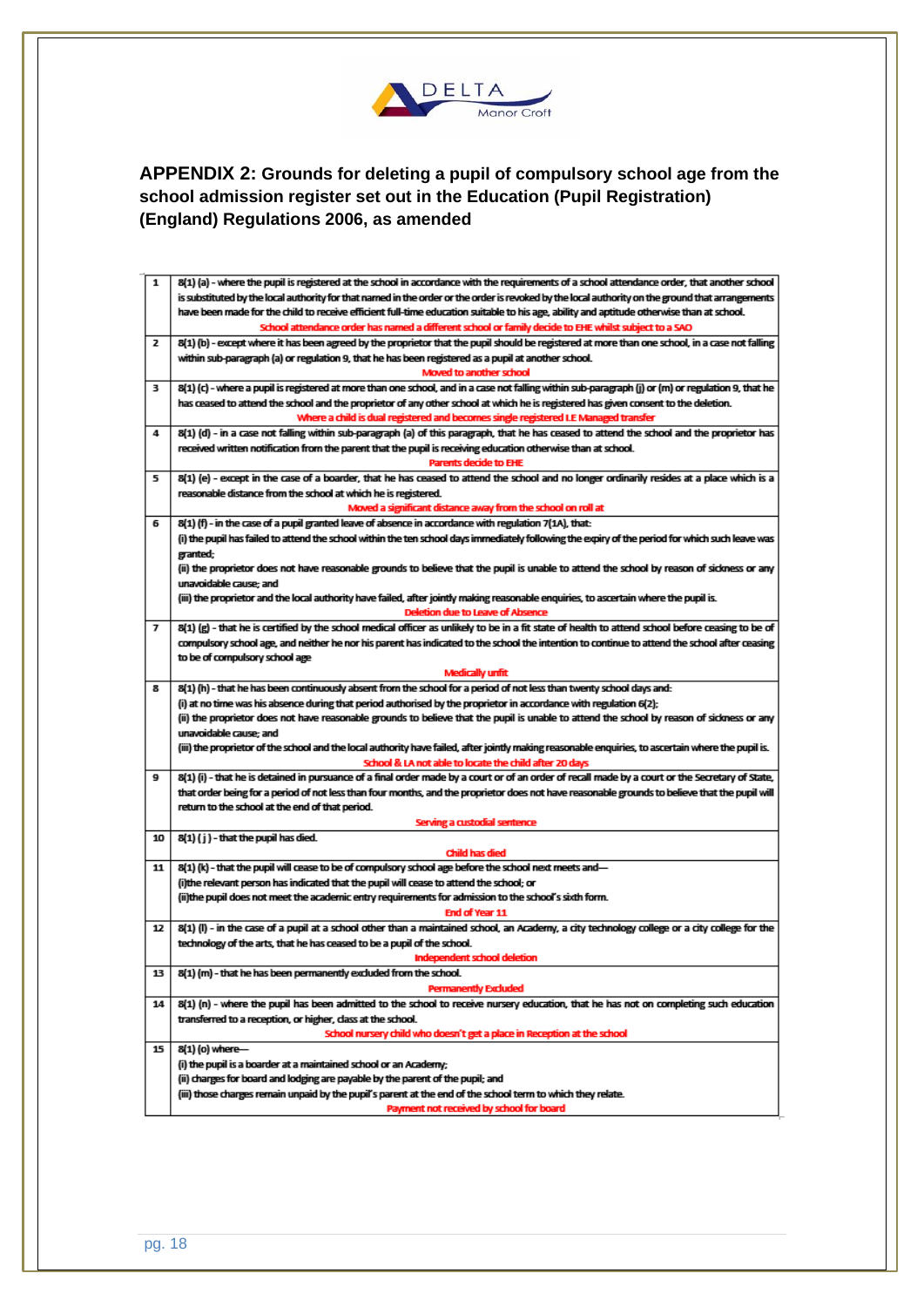

### **APPENDIX 3: Extended absence**

**leading to deletion from school roll when leave of absence is taken but not requested.** 

On discovering leave of absence has been taken, school to liaise with any contacts listed on the school system and liaise with any siblings' schools to discover more information.



Home visits to be carried out by pastoral team on 3 occasions.



After no contact made on 3rd home visit. Attendance Team to write to parents advising that, if no contact made and not returned to school within 20 (school) days, their child will be removed from roll on the 21<sup>st</sup> day and referred to APSO service as CME.



If no contact made within 20 days, school writes to parents stating date of deletion, reason for deletion and procedures to follow to enrol child at a school on return from leave of absence.



Delete from school roll on the 21<sup>st</sup> day and refer to CME on the same day. Please note: Under certain circumstances, where a student is taken off roll, a penalty notice may still be issues. Please contact the APSO legal 01484 221919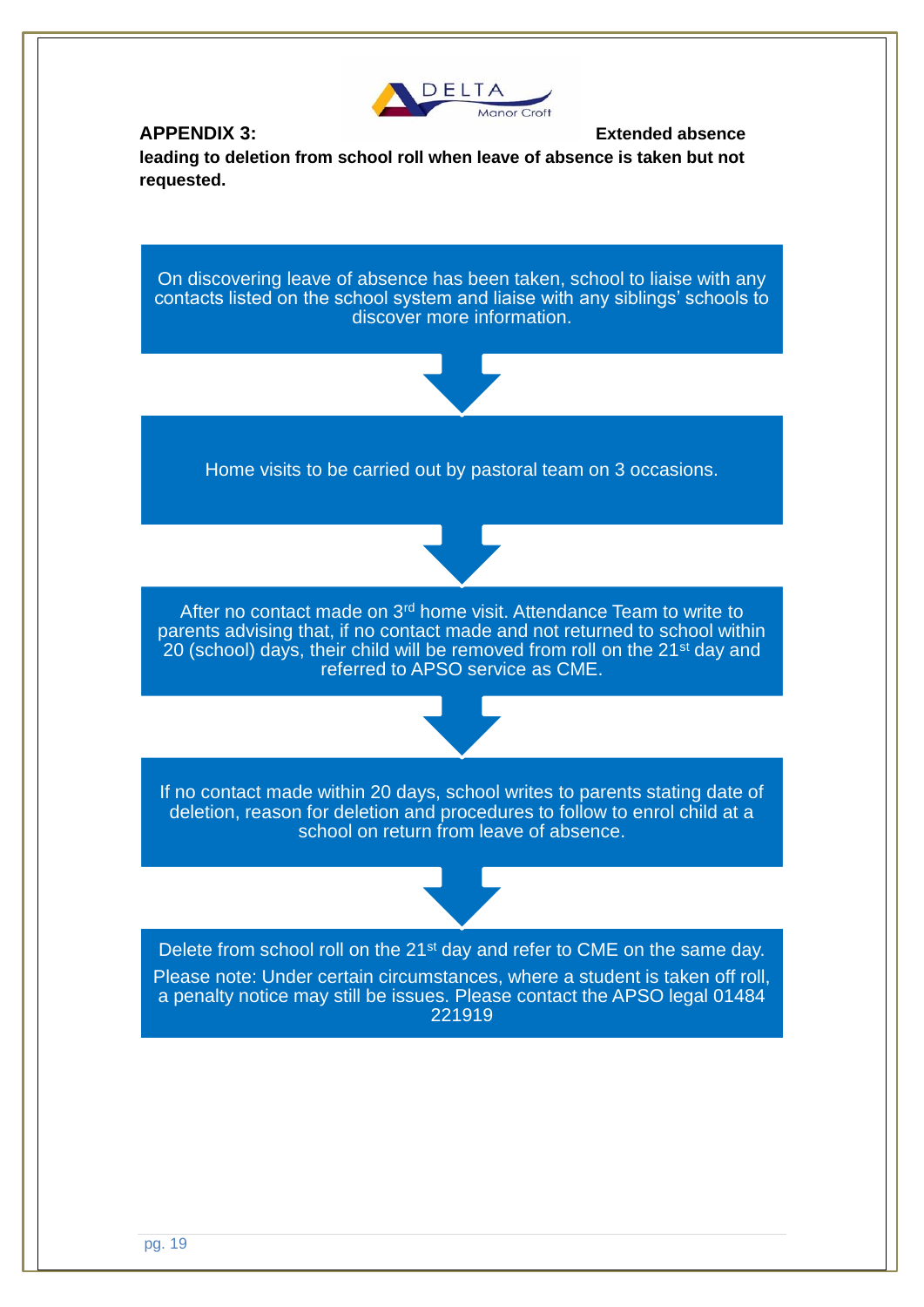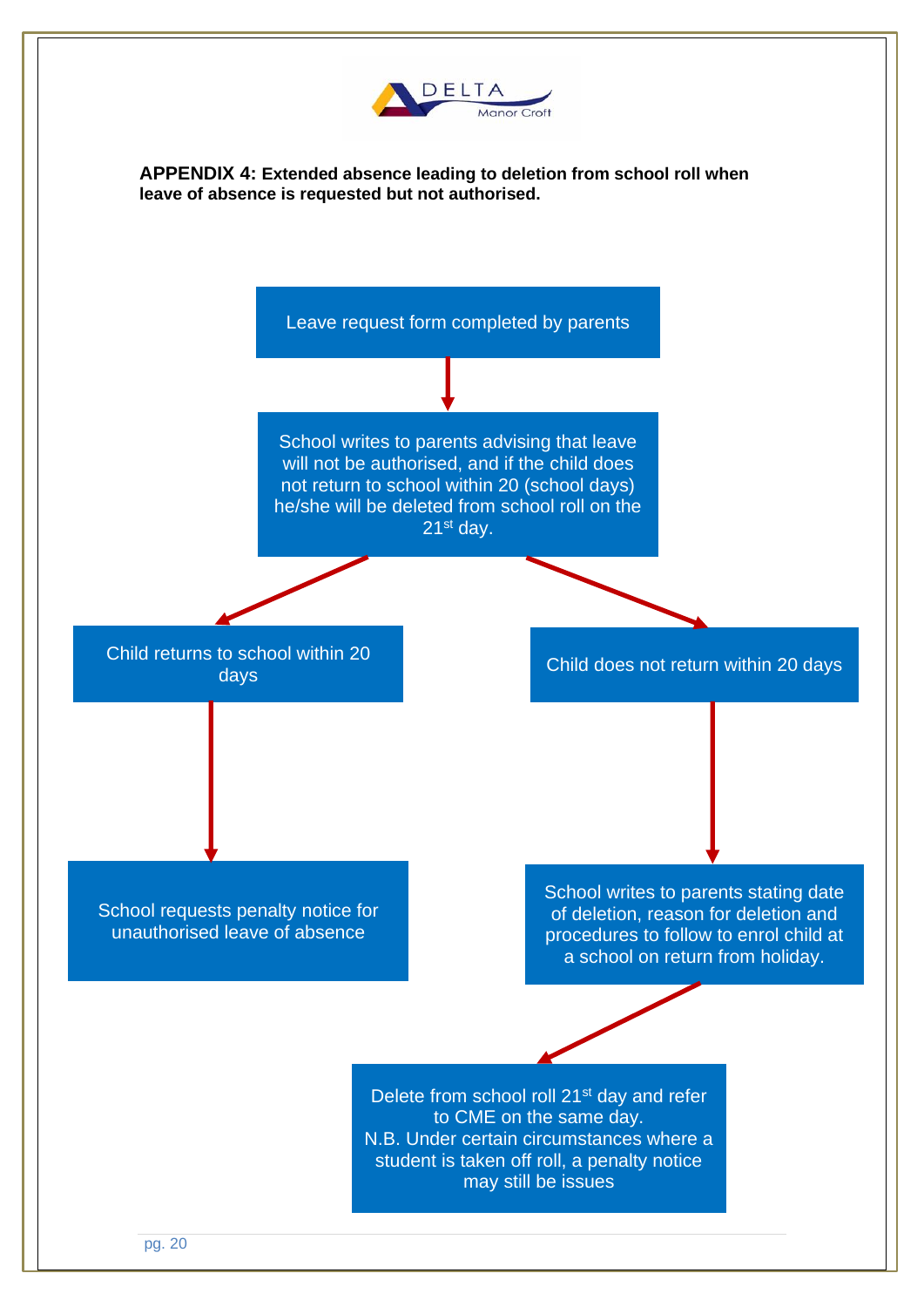

**APPENDIX 5: Extended absence leading to deletion from school roll when leave of absence is authorised but family does not return by the agreed date.** 

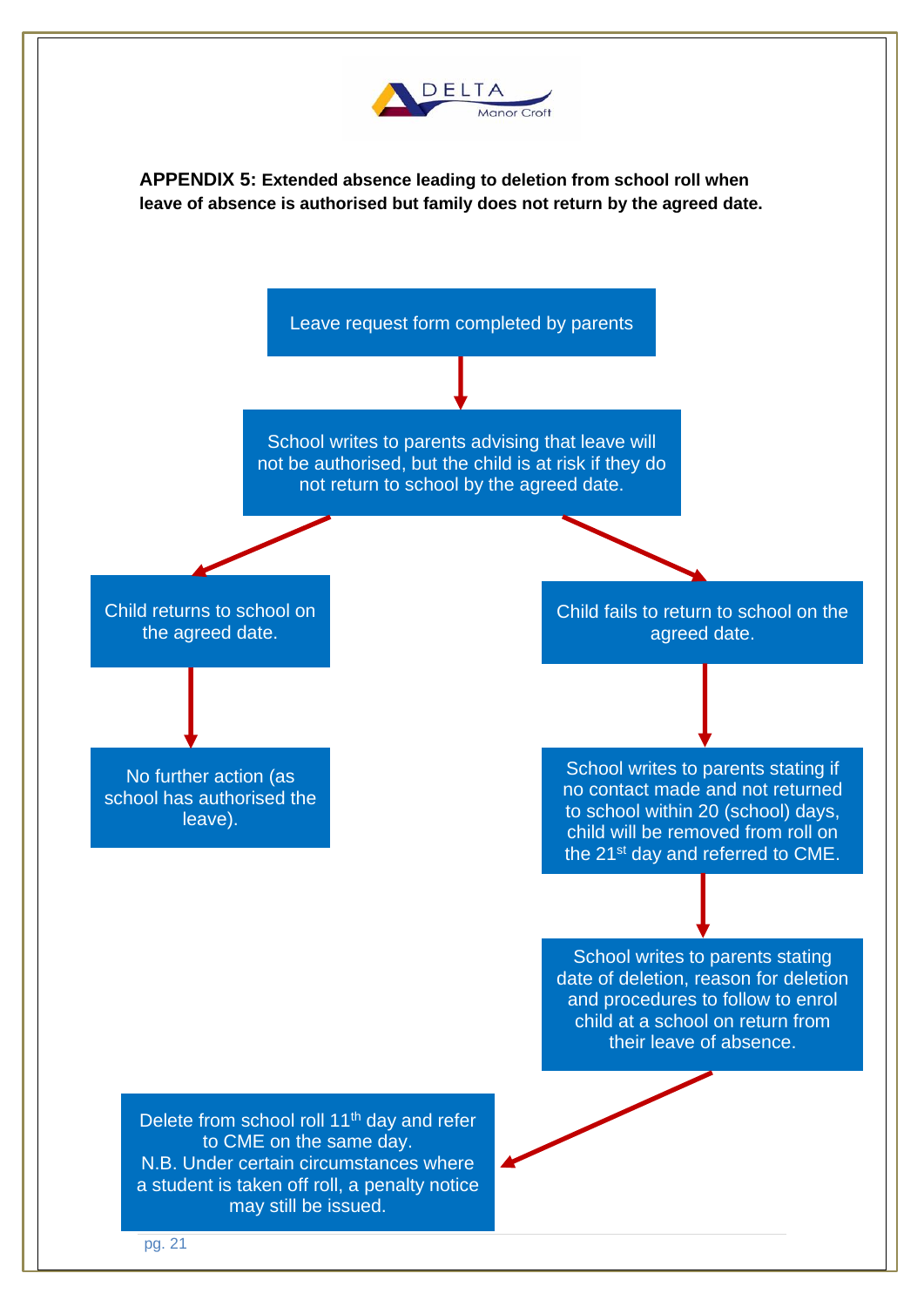

| THRESHOLD ATTENDANCE | <b>ACTUAL ATTENDANCE</b> | <b>WHOLE DAYS ABSENT</b> | <b>LEARNING HOURS LOST</b> |
|----------------------|--------------------------|--------------------------|----------------------------|
| 100%                 | 190 days                 | $\mathbf{0}$             | 0                          |
| 99%                  | 188 days                 | 2                        | 10                         |
| 98%                  | 186 days                 | 4                        | 20                         |
| 97%                  | 184 days                 | $6\phantom{1}$           | 30 <sub>2</sub>            |
| 96%                  | 182.5 days               | 7.5                      | 37.5                       |
| 95%                  | 180.5 days               | 9.5                      | 47.5                       |
| 94%                  | 179 days                 | 11                       | 55                         |
| 93%                  | 177 days                 | 13                       | 65                         |
| 92%                  | 175 days                 | 15                       | 75                         |
| 91%                  | 173 days                 | 17                       | 85                         |
| 90%                  | 171 days                 | 19                       | 95                         |
| 89%                  | 169 days                 | 21                       | 105                        |
| 88%                  | 167 days                 | 23                       | 115                        |
| 87%                  | 165 days                 | 25                       | <b>125</b>                 |
| 86%                  | 163 days                 | 27                       | 135                        |
| 85%                  | <b>161.5 days</b>        | 28.5                     | 142.5                      |
| 84%                  | <b>159.5 days</b>        | 30.5                     | 152.5                      |
| 83%                  | 158 days                 | 32 <sub>2</sub>          | 160                        |
| 82%                  | 156 days                 | 34                       | 170                        |
| 81%                  | 154 days                 | 36                       | <b>180</b>                 |
| 80%                  | 152 days                 | 38                       | 190                        |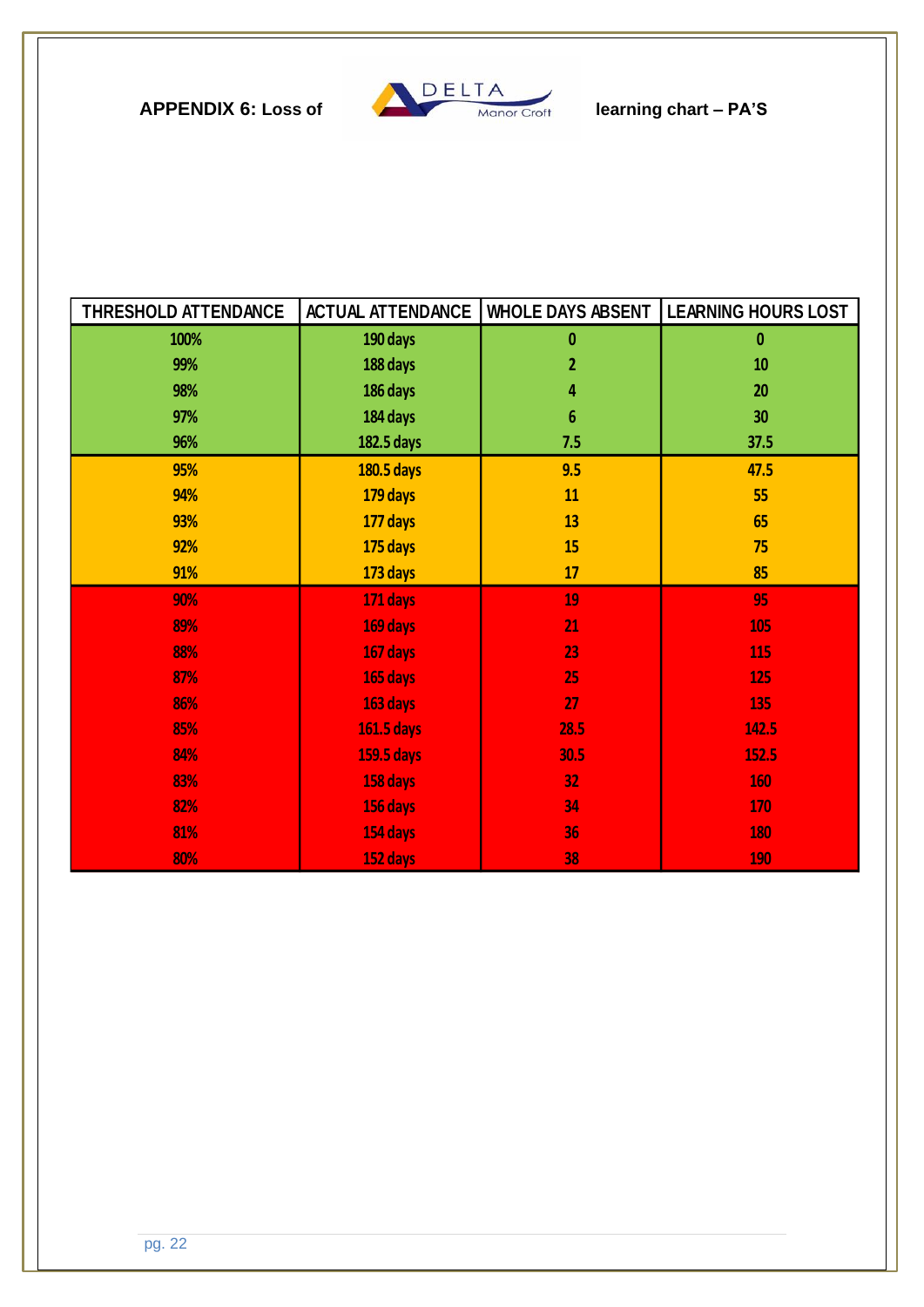**Penalty Notice - The Legislation Contract Contract Contract Contract Contract Contract Contract Contract Contract Contract Contract Contract Contract Contract Contract Contract Contract Contract Contract Contract Contract** 



### **Only Local Authorities can prosecute parents.**

For the purposes of education law, section 576 of the Education Act 1996 defines a 'parent' as:

- all natural (biological) parents, whether they are married or not;
- any person who, although not a natural parent, has parental responsibility for a child or young person (this could be a step-parent, guardian or other relative);
- any person who, although not a natural parent, has care of a child or young person.

A person has care of a child or young person if they are the person with whom the child lives and who looks after the child, irrespective of what their relationship is with the child.

The Education Act 1996 says that:

"If a child of compulsory school age, who is a registered pupil at a school, fails to attend regularly at the school, his parent is guilty of an offence".

There are two offences relating to parental responsibility for ensuring regular attendance at school or alternative provision:

- 1) If a registered pupil is absent without authorisation then the parent is guilty of an offence under Section 444(1) of the Education Act 1996. A conviction for this offence can result in a fine of up to £1,000.
- 2) If the parent knows that their child is failing to attend regularly at the school and fails to cause him/her to do so, he/she is guilty of an offence under Section 444(1A) of the Education Act 1996. This is known as an aggravated offence. A conviction for this offence may result in a substantial fine up to a maximum of £2,500 and/or a term of imprisonment not exceeding 3 months and/or a community penalty.